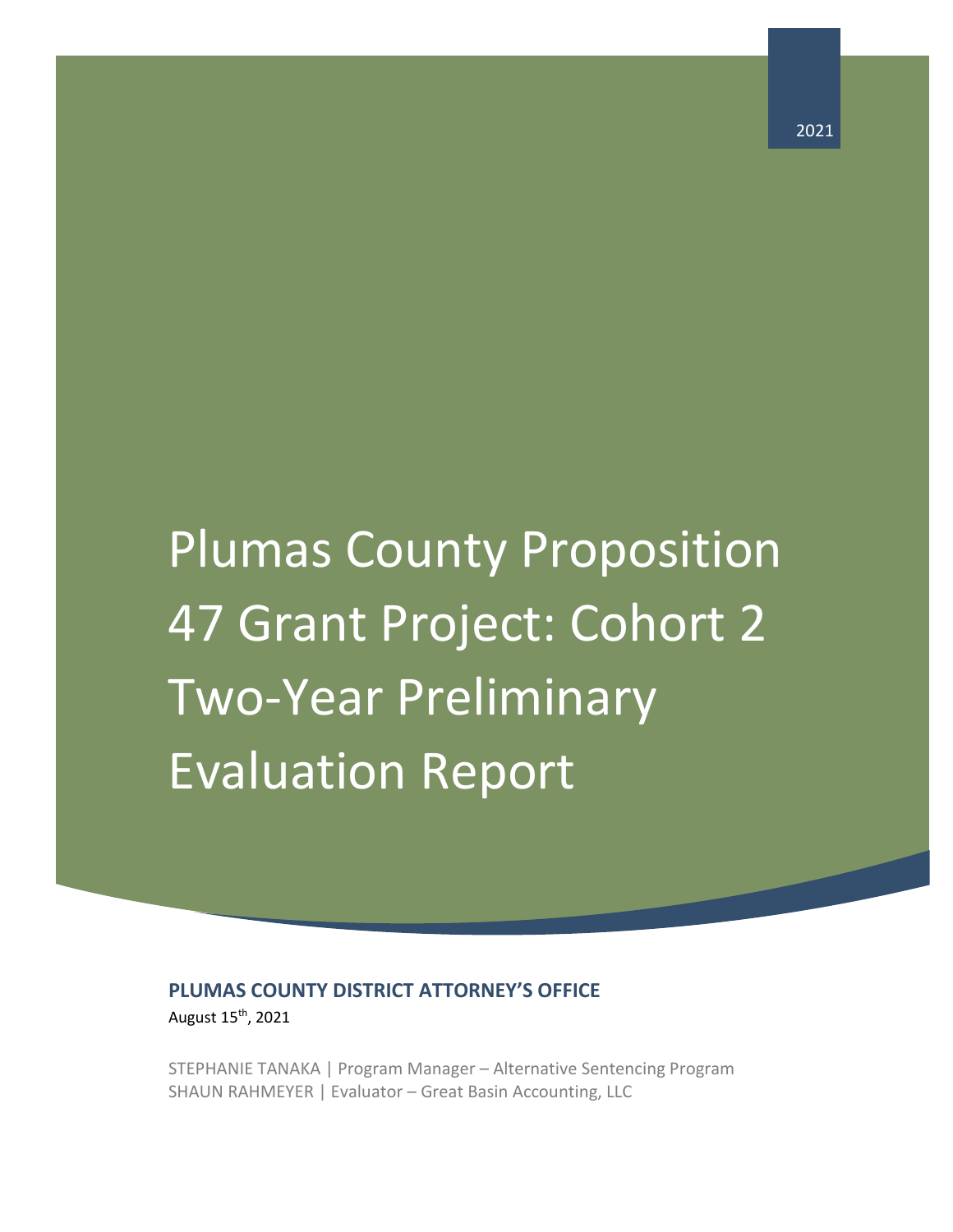# Table of Contents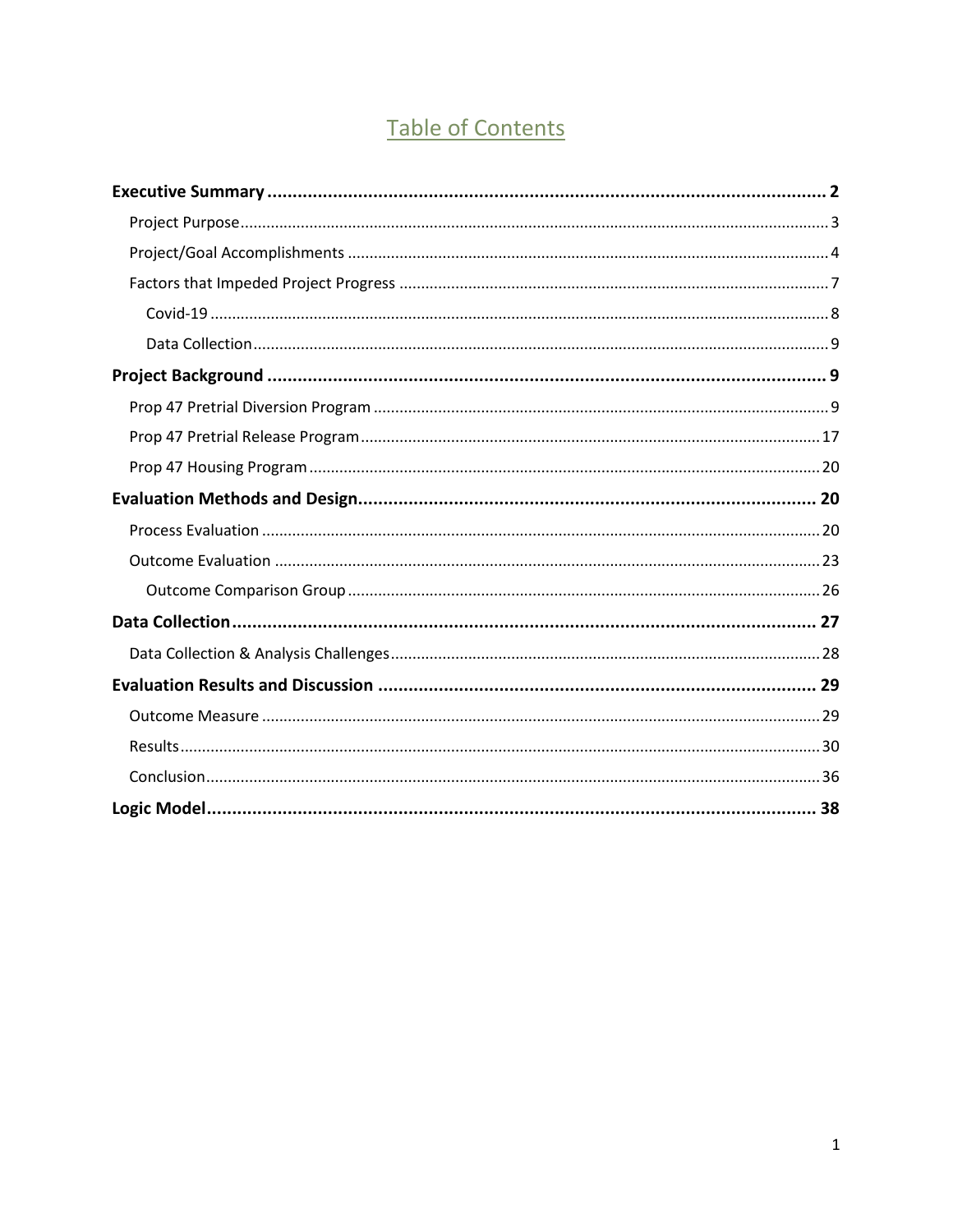## <span id="page-2-0"></span>Executive Summary

The Plumas County District Attorney's Office Alternative Sentencing Program (ASP) serves as the public agency implementing the Plumas County Proposition 47 Cohort 2 Project. The purpose of this endeavor is to continue the Plumas County Prop 47 Cohort 1 Project, which includes a Pretrial Release Program, a Pretrial Diversion Program, and ASP Housing Program that provides housing options for offenders transitioning from incarceration. This project incorporates the principals of restorative justice, trauma-informed care, and recidivism reduction, while providing early identification and engagement through intensive wraparound case management related to community-based supportive services. Delivered through an array of individual and group options, project components include mental health and therapy services, alcohol and drug treatment, emergency and transitional housing, and life-skills education and support. Collaborative partners and community stakeholders collectively engage in this model, which encourages strategic system changes to reduce recidivism and improve the lives of transitioning offenders, their families and community. This evaluation report specifically documents the progress toward achieving the goals and objectives of the Plumas County Proposition 47 Cohort 2 Project.

Though separate from Cohort 2, it is imperative to report – with a heavy heart – a significant and ongoing external factor that will have direct and long-term impact to the Plumas County Proposition 47 Cohort 2 Project – the Dixie Fire. Started on July 14<sup>th</sup>, 2021, the Dixie Wildland Fire has consumed more than 540,000 acres of land in Plumas, Butte, Lassen, and Tehama counties, with only 31% containment at the time of this report. The Dixie Fire is the largest single wildland fire in California's history – with over 840 square miles burned. The Plumas County towns of Rich Bar, Belden, Indian Falls, Greenville, Canyon Dam, and other frontier communities have been devastated by the Dixie Fire. 75% of the homes, business, and other infrastructure in Greenville alone have been completely destroyed; the entire town of Canyon Dam is gone due to the Dixie Fire.

Through mandatory evacuations, the Dixie Fire has displaced approximately 28,000 residents from their homes, businesses, and communities throughout the region, including over 300 living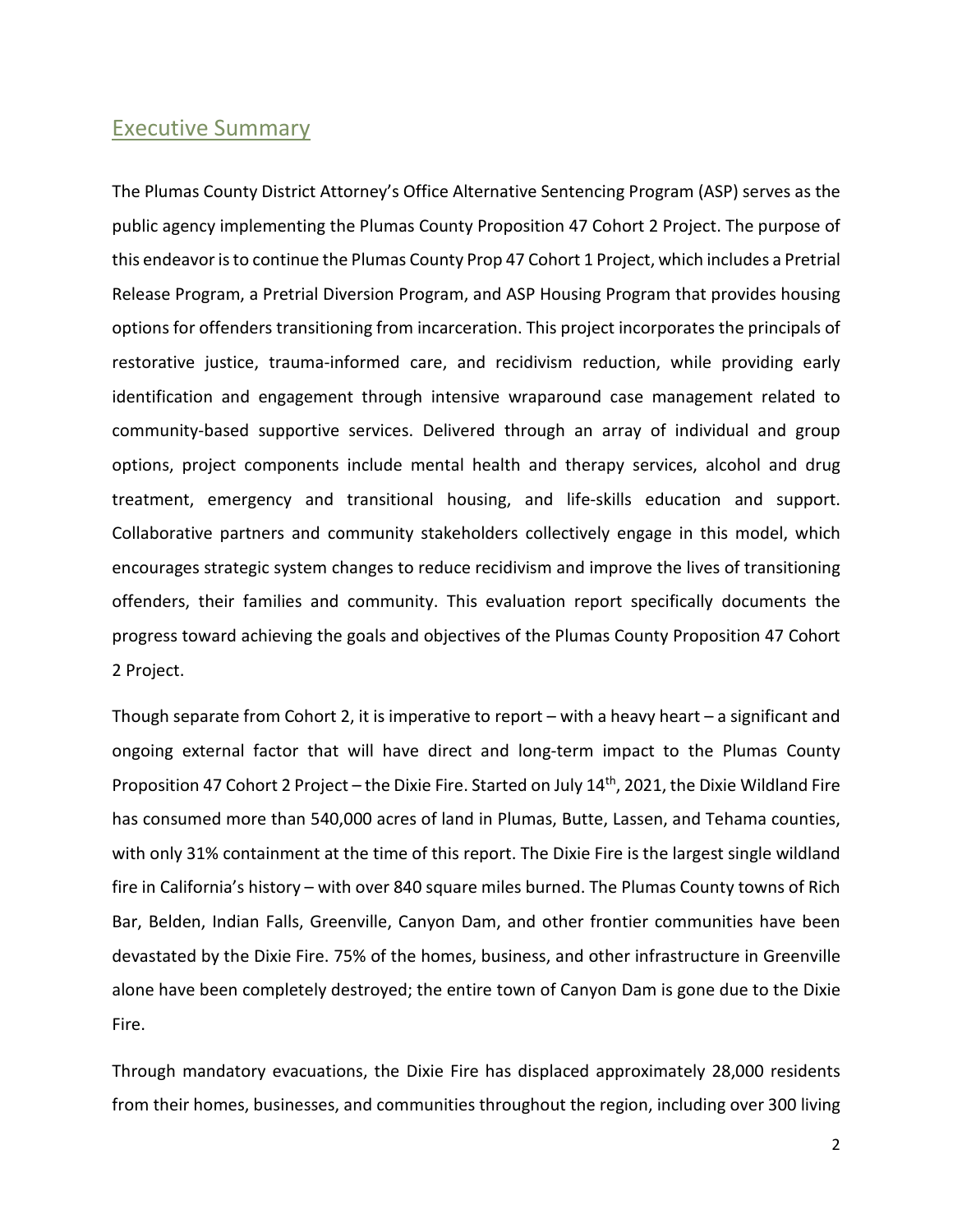in temporary shelters. As of the date of this report, the fire has destroyed over 1,100 structures, including 584 single residences, and 118 commercial properties. With great fortune, the fire has only cause three injuries and zero fatalities. The Governor of California has declared a state of emergency for Plumas, Butte, and Lassen Counties, and the Dixie Fire is Fire Management Assistance Grant (FMAG) approved due to the significant threat to life and widespread destruction of property.

While the Dixie Fire does not influence the data contained within this report, it is critical to understand the Dixie Fire will have a significant and long-lasting impact to Plumas County, the criminal justice system, and the Plumas County Prop 47 Project.

### <span id="page-3-0"></span>Project Purpose

The Plumas County Proposition 47 Project is designed to address three major goals within its work plan:

- To sustain the Plumas County Pretrial Diversion Program, with an objective to increase the capacity of the Alternative Sentencing Program and offer early diversion services that meet current gaps in the local criminal justice system
- To continue identification and engagement of program participants in early services of pretrial diversion and ASP Housing Programs, with an objective to continue a system change in positive outcomes for program participants
- To improve participant outcomes, reduce recidivism, and increase jail bed space in Plumas County, with an overall objective of improving the local criminal justice system

The program model to achieve these goals and objectives includes a six-step process that addresses successful completion for offenders through the following activities: outreach and assessment; pretrial diversion; intensive case management; civil/legal services; access to emergency/transitional and permanent housing assistance; and higher education, life skills and workforce development. Each of these activities addresses local gaps in a rural criminal justice model, while adhering to the guiding principles envisioned by the Proposition 47 Executive Committee. This program model is built on a foundation developed approximately seven years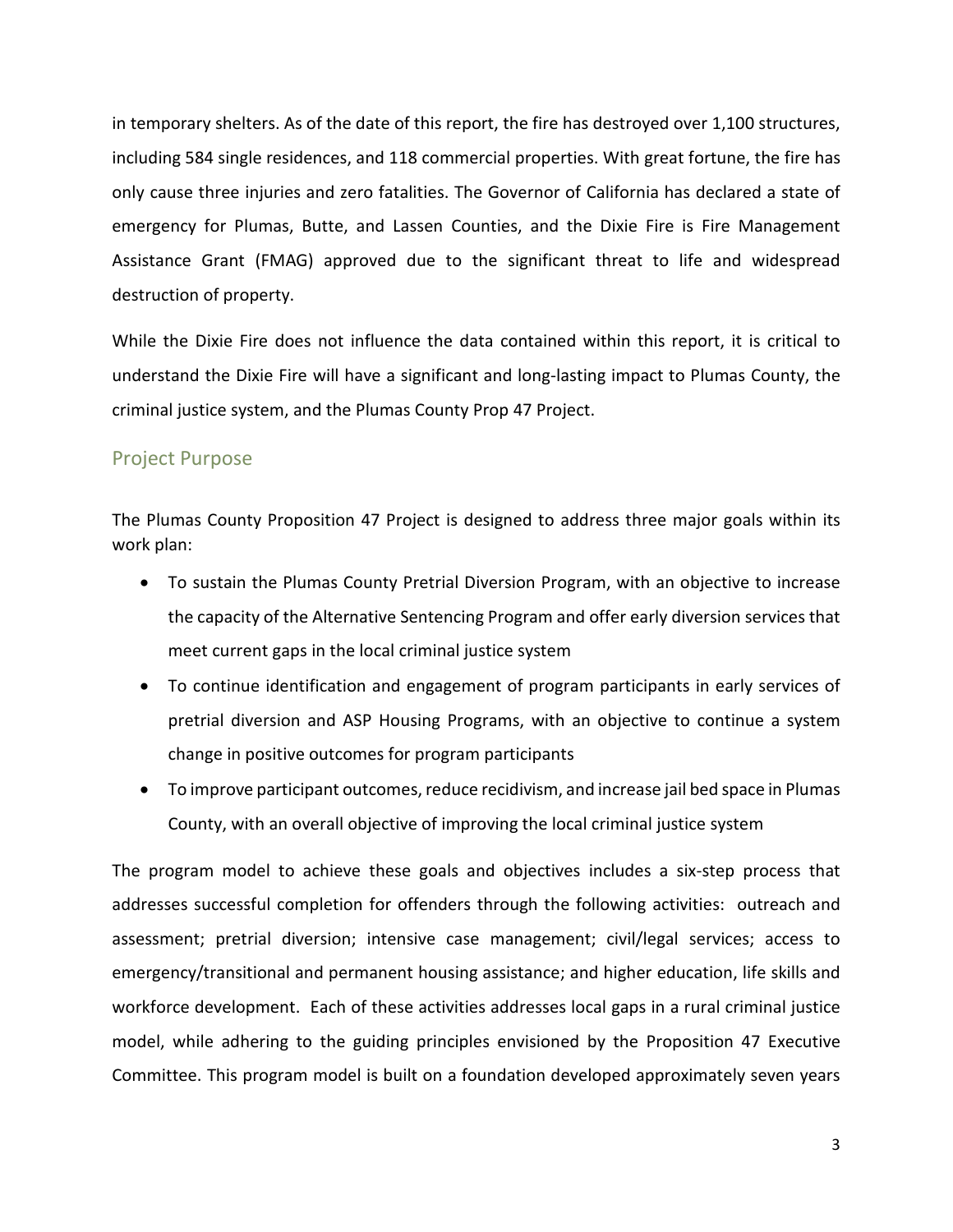ago, through a BSCC Justice Assistance Grant to implement Plumas Project HOPE (Helping Offenders Pursue Excellence). This evidence-based model (Swift and Certain Action) engages criminal justice and community-based partners to improve supervision strategies that reduce recidivism, increase partnerships, improve long-term data collection, and increase positive outcomes of offenders, their families, and communities.

The Plumas County Proposition 47 Cohort 2 Project is currently working as intended; cementing a higher-quality criminal justice model in the community, with greater positive outcomes than originally envisioned.

#### <span id="page-4-0"></span>Project/Goal Accomplishments

One of the primary objectives of the project is to increase the capacity of the Plumas County District Attorney's Office Alternative Sentencing Program, with a goal to ultimately create additional opportunities for early diversion services for offenders. This project enables Plumas County criminal justice stakeholders to realize this goal. Over the last four years, ASP has increased operational capacity to create a tangible system of change within the criminal justice system. In fact, the community response to this project has grown much wider than originally envisioned. Newly developed partnerships, representing both government and not-for-profit organizations, have created additional services to support the Plumas County Proposition 47 Project. Individual and group activities include parenting and co-parenting classes and grief recovery counseling sessions. These activities have resulted in increased benefits to program participants, their families, and the community.

The implementation of the ASP Housing Program has been successful in offering transitioning offenders' access to stable housing. Program participants may utilize housing for emergency and transitional placements, while continuing with intensive case management and treatment services. Assistance with landlord engagement and securing permanent housing, based on case plan timelines, is also a program component. All program participants are assisted in securing access to important documents including birth certificates and social security cards; navigating social service programs to secure qualified benefits; securing state identification cards and/or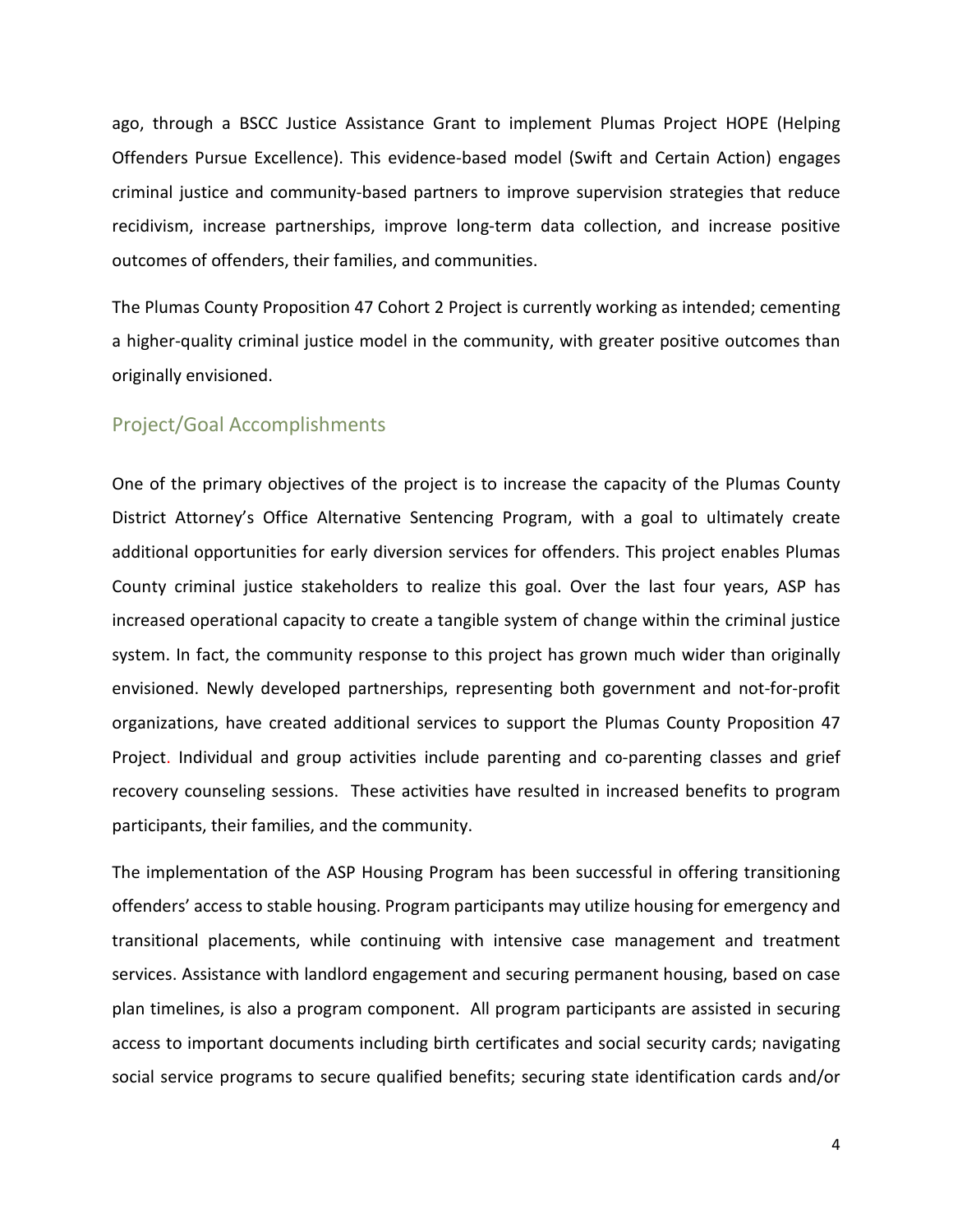drivers licenses; and assistance with Section 8 and other subsidized and permanent housing options. Local Alliance for Workforce Development partners assist with resume development, job searches, and job placement for program participants. Program staff also provide client transportation services to address and access offender needs. For many transitioning offenders, this project has allowed them to achieve greater levels of sobriety and overall life stabilization.

These achievements were developed, in part, from a needs-based methodology to offender diversion, with an eye on reducing recidivism. Understanding that each individual participant has unique needs, increasing the availability of intensive and effective services marks a significant change in addressing overall crime and recidivism. Further, criminal justice system maturity – stakeholders working and providing services in concert – has led to a highly effective "warm hand-off" model between service providers. Once isolated and disparate, criminal justice service providers now work within an effective framework, significantly reducing duplicative or inefficient services, while filling identified service gaps and increasing program participant access to centralized services. This model leads individual successes for many who have historically been unable to break long-held patterns of crime and addiction.

An additional goal and significant accomplishment include a major decrease in the use of jail bed space in Plumas County. Reduction of jail bed usage was created through the Pretrial Release program. The Prop 47 Pretrial Release Program is an early intervention pretrial release initiative that provides a framework which guides offender release and detention recommendations to the criminal justice system in Plumas County, with an overall effect of reducing offender time in jail and lowering recidivism rates. Prior to the implementation of the Pretrial Release Program, average jail bed usage per day was 52. While additional influences, like the recent Humphrey's Legislation and the slowing of criminal activity due to covid-19, the Plumas County Jail has witnessed a steady reduction in overall jail bed use following the implementation of the Prop 47 Pretrial Release program. Staff estimate a total jail bed usage reduction of 5,686 in Cohort 1. This figure equates to a savings of approximately \$648,204 over the last three years (using state average jail bed cost of \$114 per day). Cohort 2 data was not available at the time of this report; however, staff indicate similar jail bed use reduction rates for the current reporting period.

5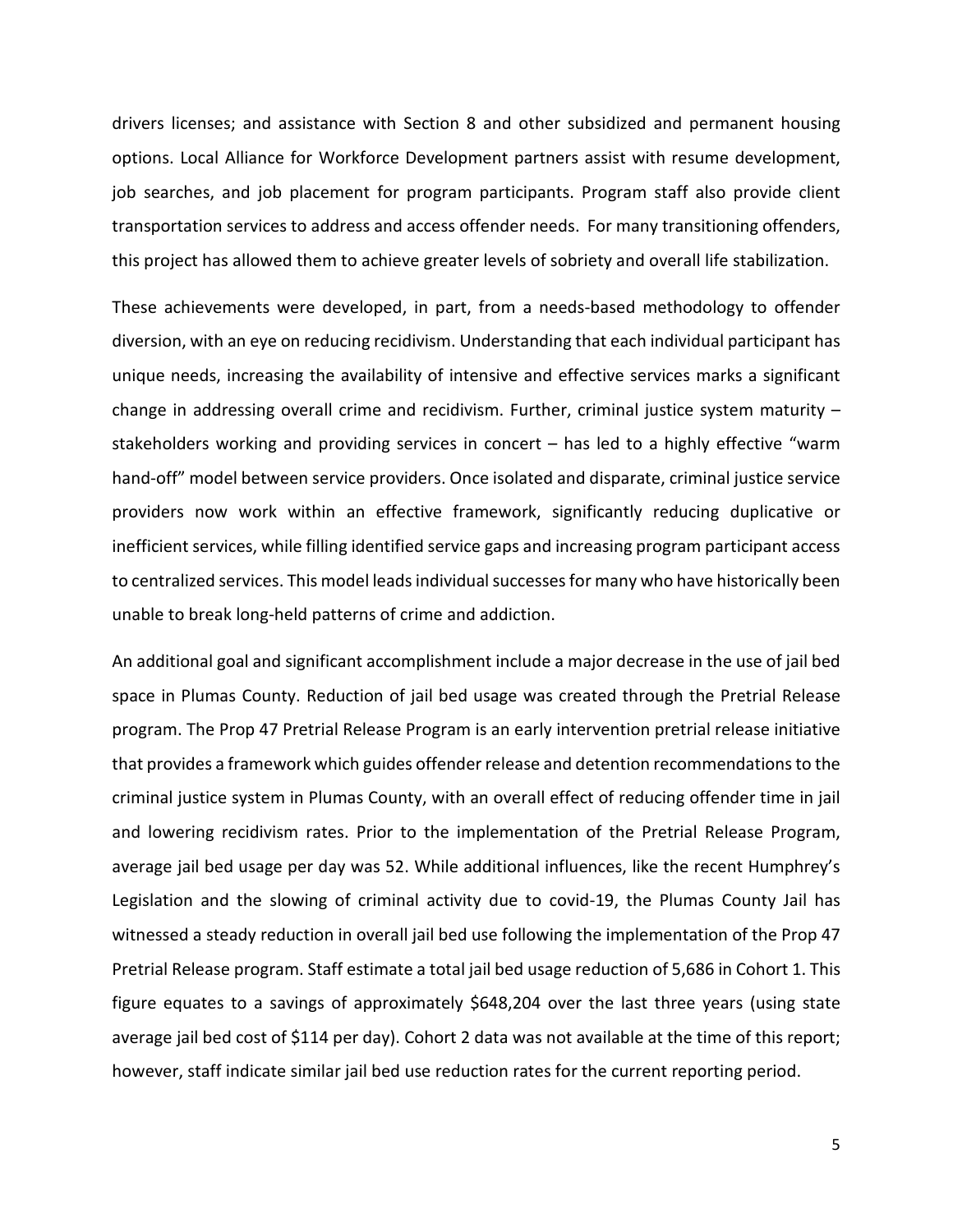One of the primary objectives of the Prop 47 Project is to increase capacity of the Plumas County District Attorney's Alternative Sentencing Program, with a goal to ultimately create additional opportunities for early diversion services to offenders. Prior to the Prop 47 Program, pretrial release services consisted of a scale-down version of today's program. As able, ASP staff would evaluate offenders for potential participation in the pretrial release program. Participation largely depended on the type of crime committed and criminal history. Services provided to offenders participating were limited. A Day Reporting Center (now closed), provided irregular access to mental health and drug/alcohol abuse counseling, and some housing options composed the bulk of the program. However, Prop 47 funding has enabled Plumas County criminal justice stakeholders to realize the goal of larger, more robust pretrial and diversion programs. Over the last three years, the ASP has increased operational capacity to create a tangible system of change within the criminal justice system.

Prop 47 goals and objectives have been achieved through the delivery of needs-based services to program participants.

| <b>Services Prior Prop 47 Program</b>         | <b>Services</b><br><b>Prop 47 Program</b>   |  |  |
|-----------------------------------------------|---------------------------------------------|--|--|
| PRETRIAL RELEASE PROGRAM                      | Pretrial Diversion Program/PreTrial Release |  |  |
| <b>Housing</b>                                | Housing                                     |  |  |
| Transitional Housing Unit - 3 bed             | <b>Transitional Housing</b>                 |  |  |
|                                               | Rapid Re-Housing<br>$\bullet$               |  |  |
|                                               | Utilities/Rent Support                      |  |  |
| <b>Intensive Case Management</b>              | <b>Intensive Case Management</b>            |  |  |
|                                               | Daily Check-In for Housing Participants     |  |  |
|                                               | <b>Random Drug Testing</b><br>$\bullet$     |  |  |
|                                               | Prop 47 Court bi-weekly and/or monthly      |  |  |
|                                               | Incentives/Sanctions model                  |  |  |
| Counseling                                    | Counseling                                  |  |  |
| <b>Behavioral Health (FSP)</b>                | Individual                                  |  |  |
|                                               | Group                                       |  |  |
|                                               | Family<br>$\bullet$                         |  |  |
|                                               | Drug & Alcohol                              |  |  |
|                                               | <b>Mental Health</b><br>$\bullet$           |  |  |
|                                               | <b>Grief Recovery Services</b>              |  |  |
|                                               | Parenting & Co-Parenting Groups             |  |  |
| <b>Original Day Reporting Center (closed)</b> | Life Skills Classes                         |  |  |
|                                               | <b>Budget &amp; Financing Classes</b>       |  |  |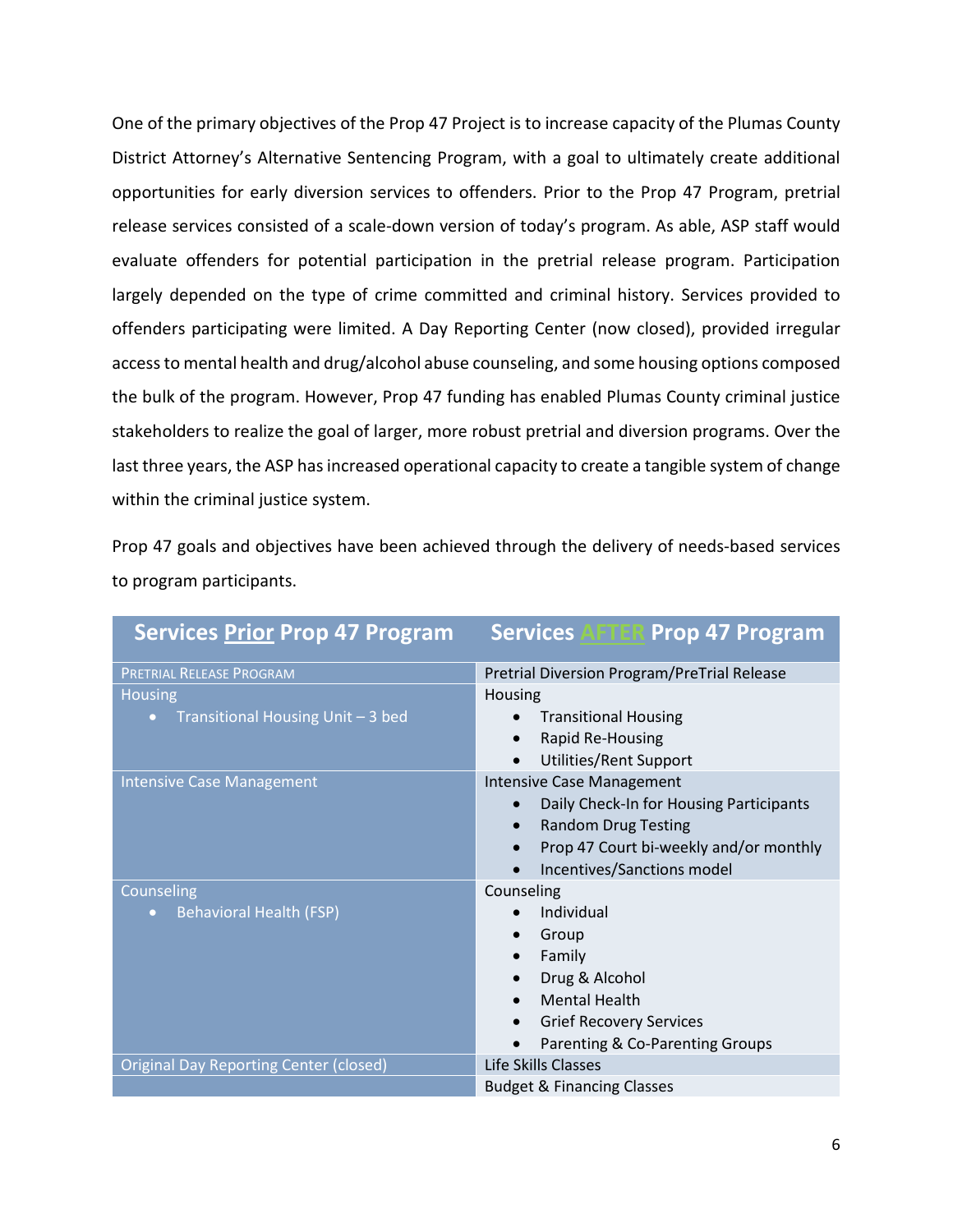#### <span id="page-7-0"></span>Factors that Impeded Project Progress

The Plumas County Proposition 47 Project encountered several challenges from project inception in Cohort 1, some of which were eliminated in Cohort 2. For context, the following information is being included. As with any new program, initial plans do not always find complete and immediate success. This proved evident with the project's original goal of providing diversion and pretrial release offenders flexible "programs of choice." The thought process was that offenders would reasonably choose programs and services that would allow them the opportunity to correct poor behaviors and/or habits and focus on self-improvement. However, Prop 47 staff realized this approach was not as effective as intended. To address this issue, staff quickly adjusted the model to include a highly structured framework for offenders to follow. While participants now have some level of choice  $-$  primarily as it relates to optional services  $$ migrating towards a structured and graduated model has proved much more effective in participants successfully navigating diversion and pretrial programs.

Another significant challenge identified in Cohort 1, which remains in Cohort 2, relates to staff and administrative functions within the program. As a small, resource-limited community, some delays and barriers were incurred due to limited staff availability. Often, a single individual possesses the skills, training, and platform to deliver an array of program services as intended. Unfortunately, some project components suffered at times due to staff unavailability – one individual on maternity leave highlights an example of this issue. Further, the increased demand for program participation has created a delay in the delivery of some services. This issue primarily relates to intensive case management and counseling services. The unanticipated high-volume of participants has placed a strain on these program functions. However, like any mature system, partnering organizations filled these gaps, as able, and limited overall impact to project participants.

Additional staff barriers included the hiring of qualified staff in a timely manner. This issue caused residual effects related to some programs, most notably regarding comprehensive data collection, documentation, and analysis.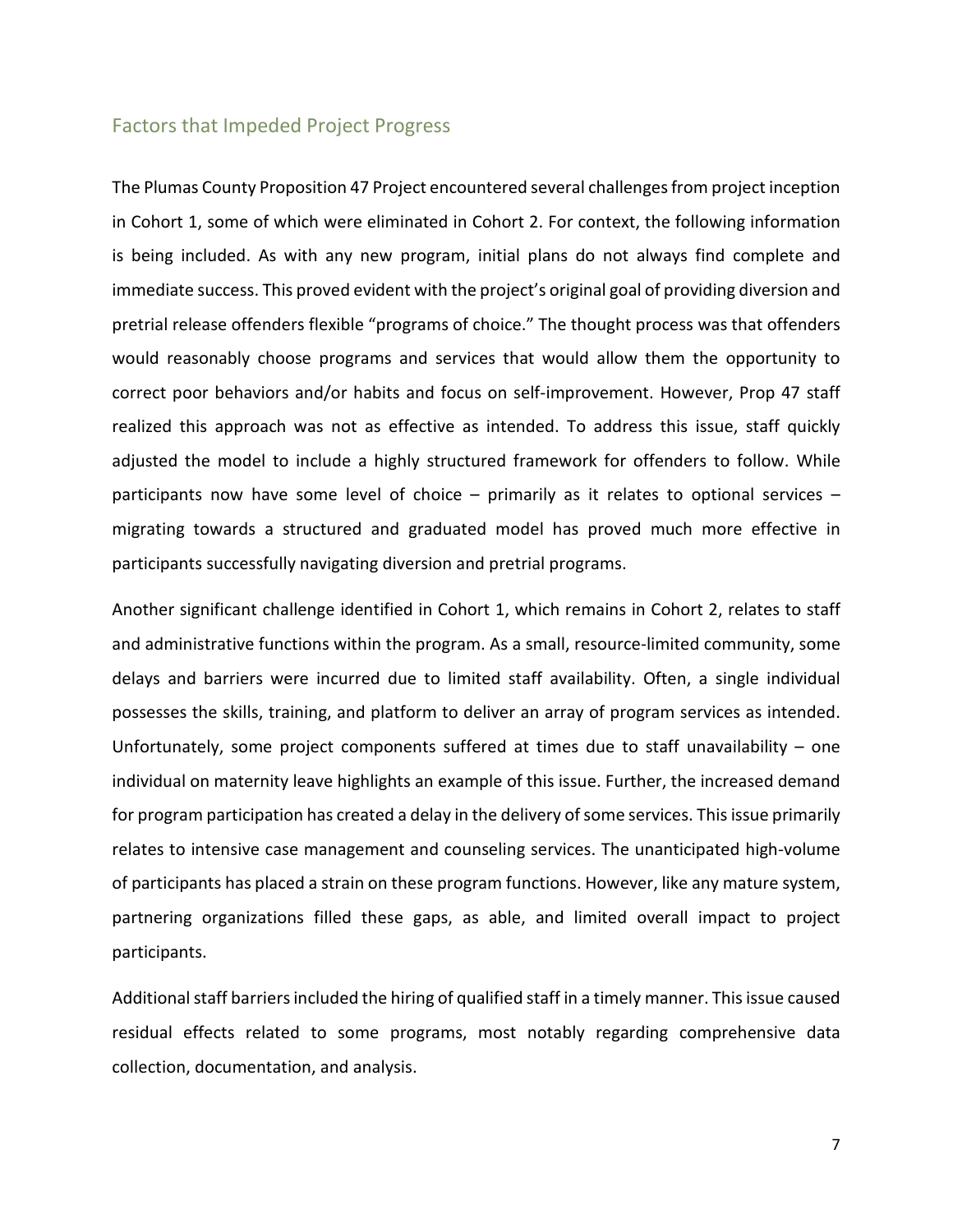In Cohort 1, Prop 47 staff struggled to effectively manage the significant inflow of data for analysis. However, in Cohort 2, access to BSCC's new central data repository system has proven invaluable. Data is now collected, reported, and retained in an effective and transparent method.

An additional challenge relates to long-term treatment and stabilization of Prop 47 participants. Specifically, the Plumas Proposition 47 Project model allows for offender participation for up to one-year. An additional built-in component includes an aftercare option of three months for transitioning offenders completing their program. In the lessons learned view of this model, it has become apparent to Prop 47 Team members that the 15-month participation period for some offenders is insufficient time for treatment and stabilization. Partners continue to assess how to address this issue – additional funding and personnel are likely, to address longer-term needs.

Lastly, a lack of affordable housing in Plumas County creates challenges for participants to obtain and maintain stable housing, particularly upon graduation from the Prop 47 Project. This paradigm will continue to prove challenging into the foreseeable future – particularly in the wake of the Dixie Fire – unless significant positive economic changes impact the region.

#### <span id="page-8-0"></span>Covid-19

Like most organizations across California and the world, the covid-19 pandemic caused (and continues to produce) significant disruptions to the Prop 47 Project in Plumas County. Naturally, the safety precautions associated to covid-19 created several logistical hurdles in providing services safely. Limited access to personal protective equipment, social distancing guidelines, lockdowns of government offices, stakeholder entities, and the public throughout Plumas County all directly impact delivery of services.

To address these challenges, Prop 47 staff implemented new procedures which include the use of telephone, Zoom (video conferencing) and Doxy.me (tele-medicine) meetings and counseling sessions. Transitional housing participants were provided laptops for virtual group/individual meetings. Further, staff created plans for program participation if an individual did not reside in a transitional housing location or did not have access to internet.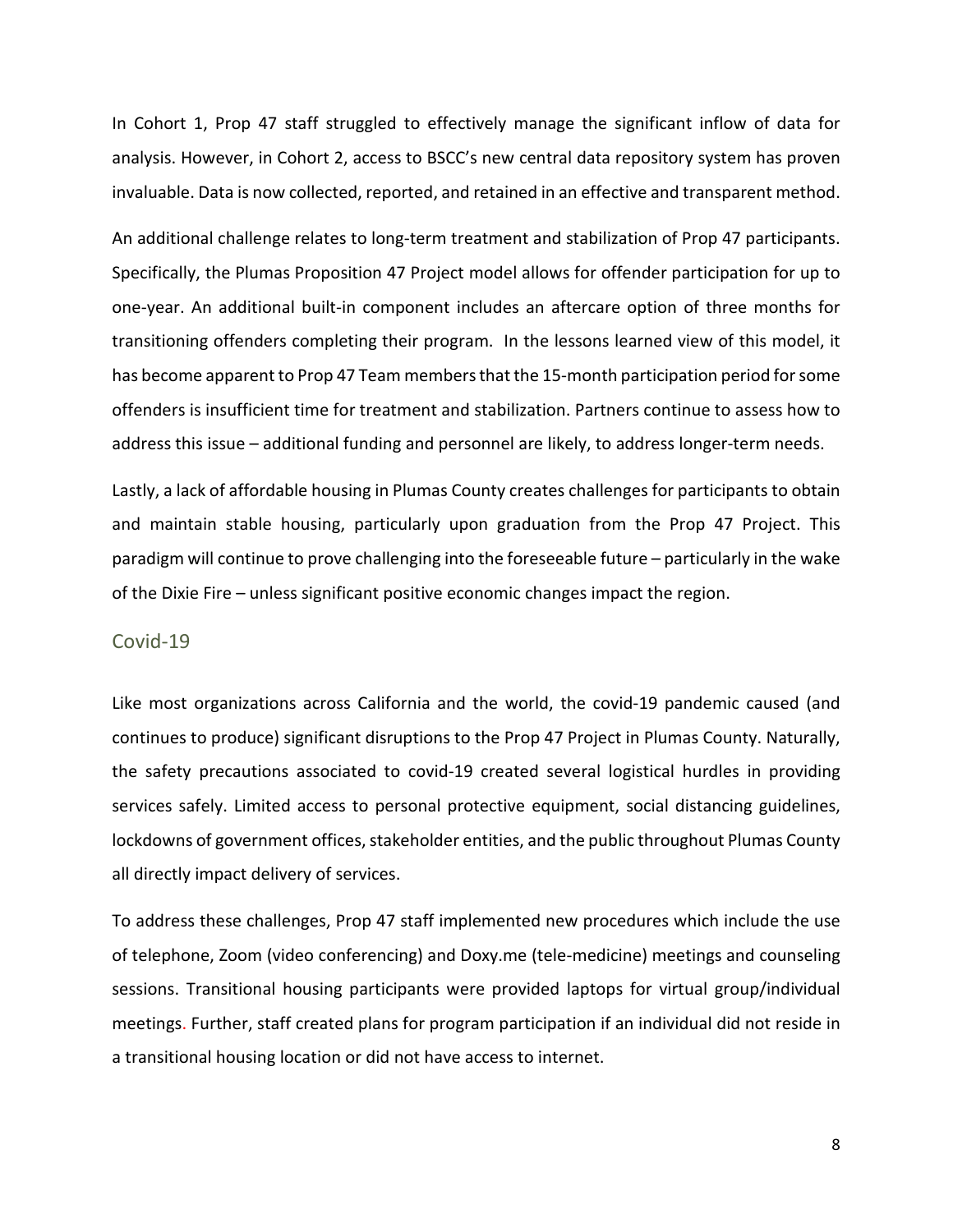The primary lesson learned from covid-19 is that program stakeholders need to improve planning efforts to address and be prepared for non-standard operating environments. Whether a pandemic like covid-19, wildfire or earthquake, staff need to ensure policy, procedures, and operational activities are mobile, redundant, and most importantly, flexible.

#### <span id="page-9-0"></span>Data Collection

Data collection proved challenging in various way for all Prop 47 stakeholders in Cohort 1. The most significant challenges stemmed from the ability to capture and document the array of daily services provided by each of the primary stakeholder as well other outside entities that support the Prop 47 Project on an ad hoc basis. Essentially, lack of available manpower reduced the program's ability to effectively collect detailed data of each program participant. Lack of personnel and/or trained staff to manage, coordinate, and document all the activities of each participant – at various times through the Prop 47 program – resulted in a limited dataset.

Several lessons have been learned regarding data collection, and several important changes were implemented in Cohort 2. Most notably, access to BSCC's new central data repository system has proven invaluable. Data is now collected, reported, and retained in an effective and transparent method.

## <span id="page-9-1"></span>Project Background

The Plumas County Proposition 47 Cohort 2 Project encompasses three primary goals, that, collectively, synchronize efforts to address reduced recidivism, while fostering increased collaboration among countywide partners, ultimately improving the outcomes of participating individuals.

#### <span id="page-9-2"></span>Prop 47 Pretrial Diversion Program

Designed and managed by the Plumas County District Attorney's Office Alternative Sentencing Program, the Prop 47 Pretrial Diversion Program is intended for participants who were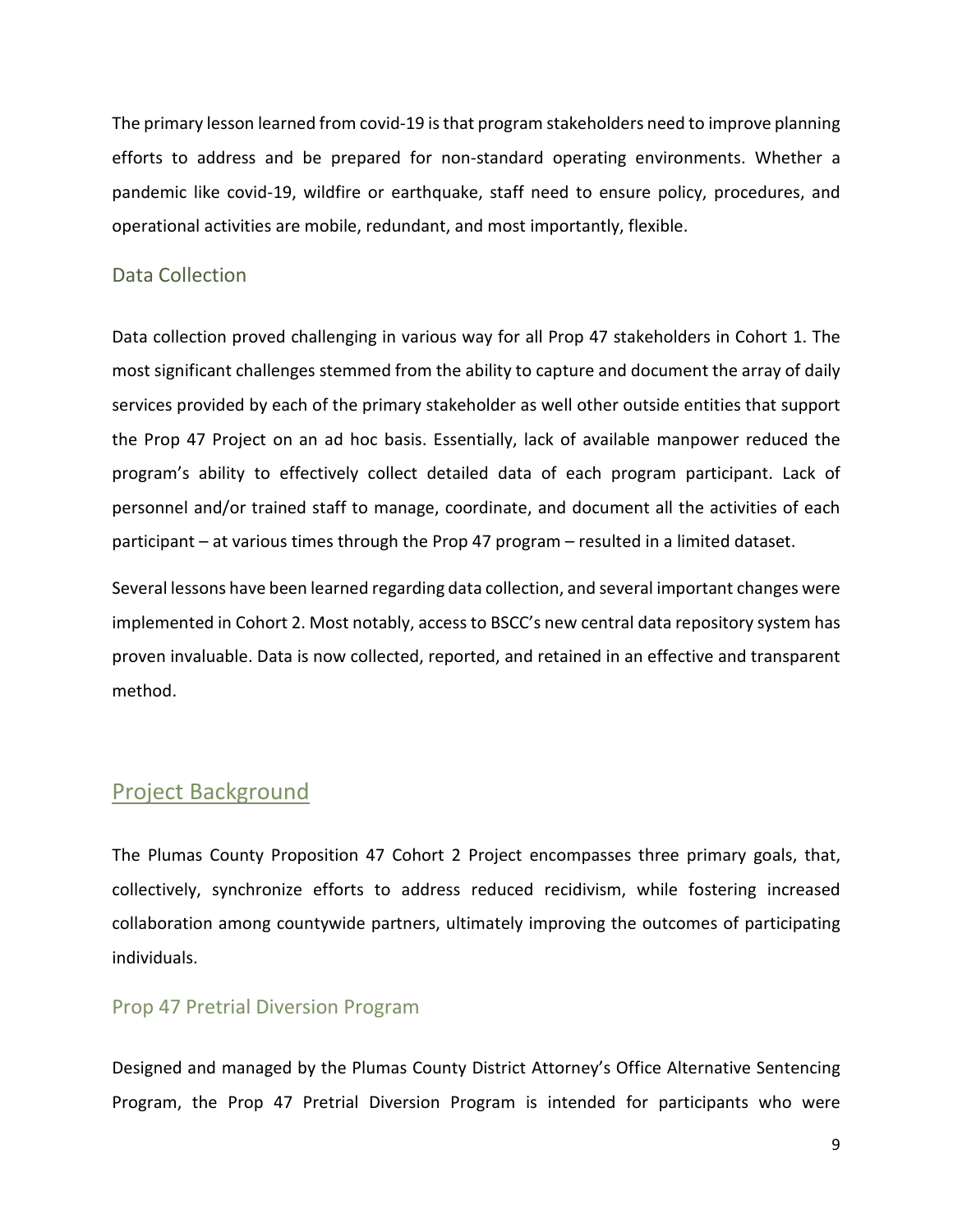unsuccessful in the Deferred Entry of Judgement Program (PC1000), Prop 36, or other diversion programs. The program is specifically focused on outcomes which are geared towards learning to live without alcohol and/or drugs, and for participants to address all related problems associated with alcohol/drug use, criminal behavior, and damage to family relationships and the community.

The Prop 47 Pretrial Diversion Program assists participants in addressing a variety of treatment, housing, workforce, and legal needs as individually identified for each participant. Services are provided through collaborating agencies, including, the Plumas County District Attorney's Office – Alternative Sentencing Program, and Re-Think Industries, whose staff members participate in weekly multidisciplinary team meetings to review case plans and address intensive case management services for each program participant. This team engages participants in regular treatment team meetings to adjust program schedules and check-in on client progress. Case plans and services may be increased, and sanctions levied when the program participant requires such an adjustment.

Entry into the Prop 47 Pretrial Diversion Program requires participants to sign a Release of Information allowing the sharing of information between all parties including the Plumas County Superior Court, Plumas County District Attorney, Attorney of Record, Alternative Sentencing Program, Rethink Industries and any other program or agency identified as needing a referral and having a need to share information.

Program eligibility is determined on a case-by-case basis with an emphasis on addiction-driven crimes. Legal criteria for entry into the Prop 47 Pretrial Diversion Program is approved by the Plumas County District Attorney's Office. Prosecutors examine the offender's criminal history and the incident offense report and may solicit additional information as needed from local law enforcement agencies and community supervision officers regarding the offender's proclivity toward criminal/drug related activity, such as violent offenses and prior offenses. Legal criteria further include:

- Must be at least 18 years of age
- Must reside in Plumas County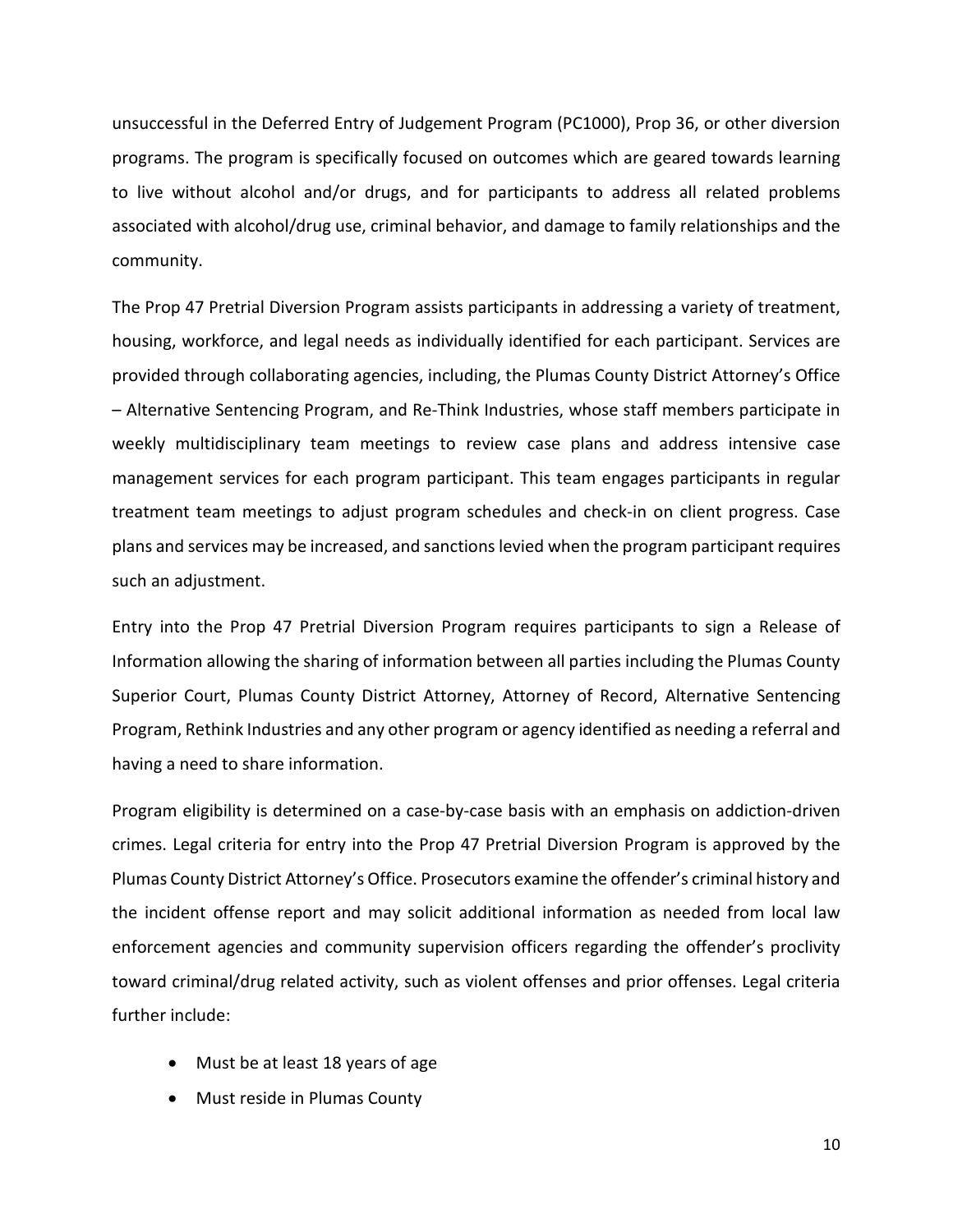- Should not have holds or warrants from other jurisdictions or have other pending cases, although these offenders may be considered for placement in the program on a case-by-case basis
- Must be physically and mentally capable of participating in the program and meeting its requirements. This requirement will not preclude participation by most dually diagnosed offenders, rather, those conditions will be accommodated if the participant can participate in program requirements, and
- Been arrested and/or convicted of the following:
	- $\circ$  "Diversion" and PC1210 failures (e.g., deferred entry of judgment failures): allowable
	- o Arrested for violations of Health and Safety (H & S) Code §11350, §11364, §11365, §11377 or §11550
	- o Arrested for violations of §647(f) of the Penal Code (PC)
	- o Arrested for violations of theft-related offenses as follows:
		- § 484/666 PC, provided that the priors are misdemeanors and do not exceed two prior offenses
		- Other drug-related theft/fraud cases, including but not limited to violation of PC §496, §470 or §484, where the criminal history is insignificant and/or non-violent
	- o Qualified for a court-ordered diversion program under Penal Code §1000 but failed to comply, will be considered on a case-by-case basis with the approval of the sentencing judge
	- Violent offenders. Violent offenders are defined as individuals who are (1) charged with or convicted of an offense during the course of which the person carried, possessed, or used a firearm or another dangerous weapon, there occurred the use of force against the person of another, or there occurred the death of, or serious bodily injury to, any person, without regard to whether any of the circumstances described above is an element of the offense or conduct of which or for which the person is charged or convicted; and/or (2) has one or more prior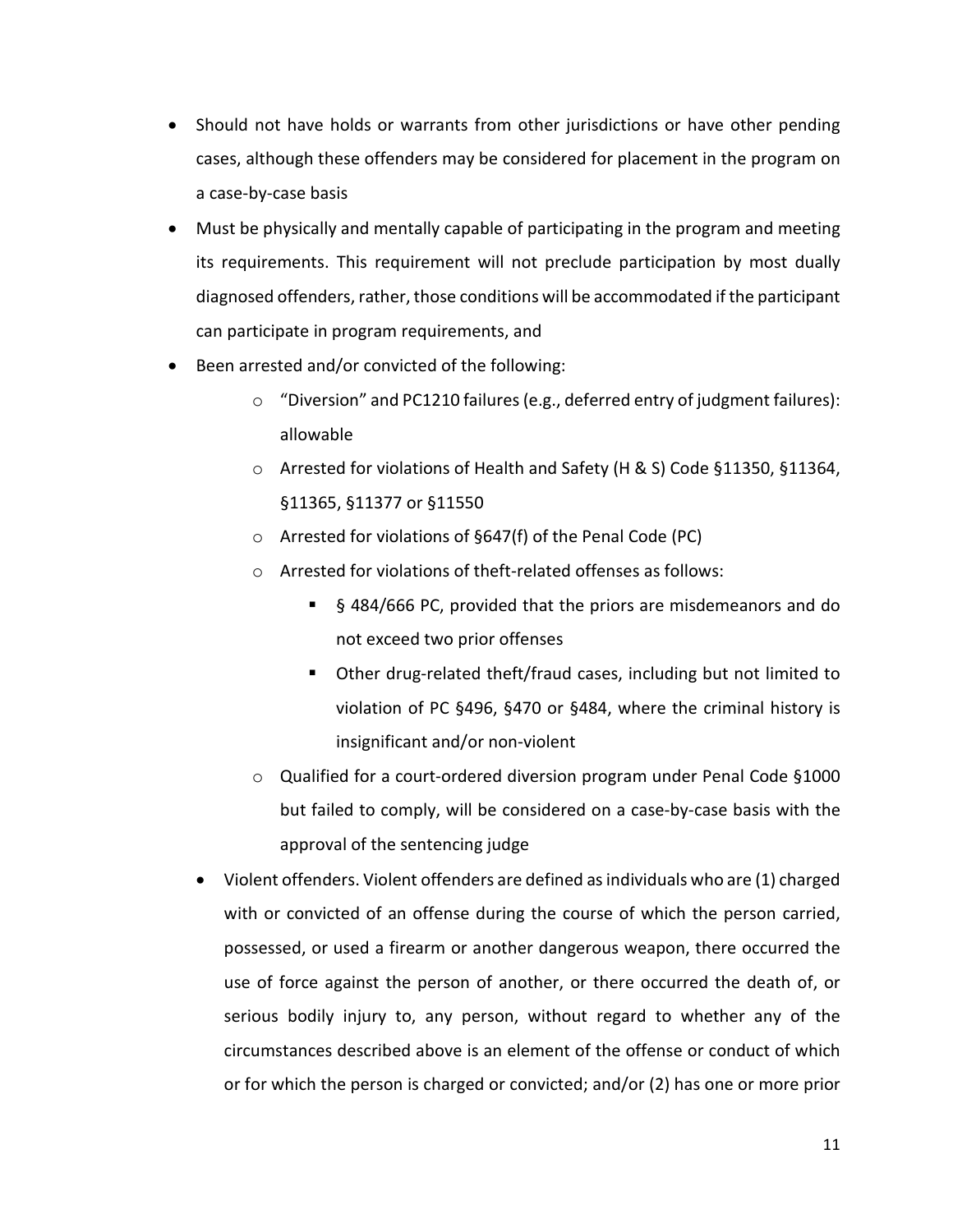convictions of a felony crime of violence involving the use or attempted use of force against a person with the intent to cause death or serious bodily harm. In addition, offenders committing sexually based offenses, whether overtly violent or not will not be considered for entry

- Offenders with a prior history of stalking or violation of a protective order charge, although exceptions may be made on a case-by-case basis
- Offenders with a significant history of drug dealing, as determined by prosecutors
- Offenders whose offenses involved the possession of large amounts of drugs that appear to have been possessed with the intent to deliver
- Offenders with a history of committing multiple burglaries of a habitation offenses which potentially could have led to the harm of residents
- Offenders who are considered to have poor potential to complete the program due to contributing factors that make them a high risk to re-offend or relapse, such as proximity to ongoing criminal behavior by family members, or suspected drug trafficking.

Program exclusions include:

- Crimes of violence
- Sales and manufacturing, especially in the area of a school
- Sex offenses

A critical component of the Plumas County Proposition 47 Project is drug testing. Drug tests are frequent, random, and follow a legal chain of custody. The Prop 47 Pretrial Diversion Program Team uses urine analysis tests to measure a participant's progress in the program and hold that person accountable to the requirements of the program. The team utilizes the most current and accurate drug testing methods possible, given budget constraints.

Random drug testing may occur at any time members of the team determine appropriate. It may also be initiated by law enforcement any time there is contact. Positive test results: if a participant admits that the urine will be positive for drugs or alcohol, a confirmation test is not necessary. However, if the participant denies using drugs or alcohol and the test results are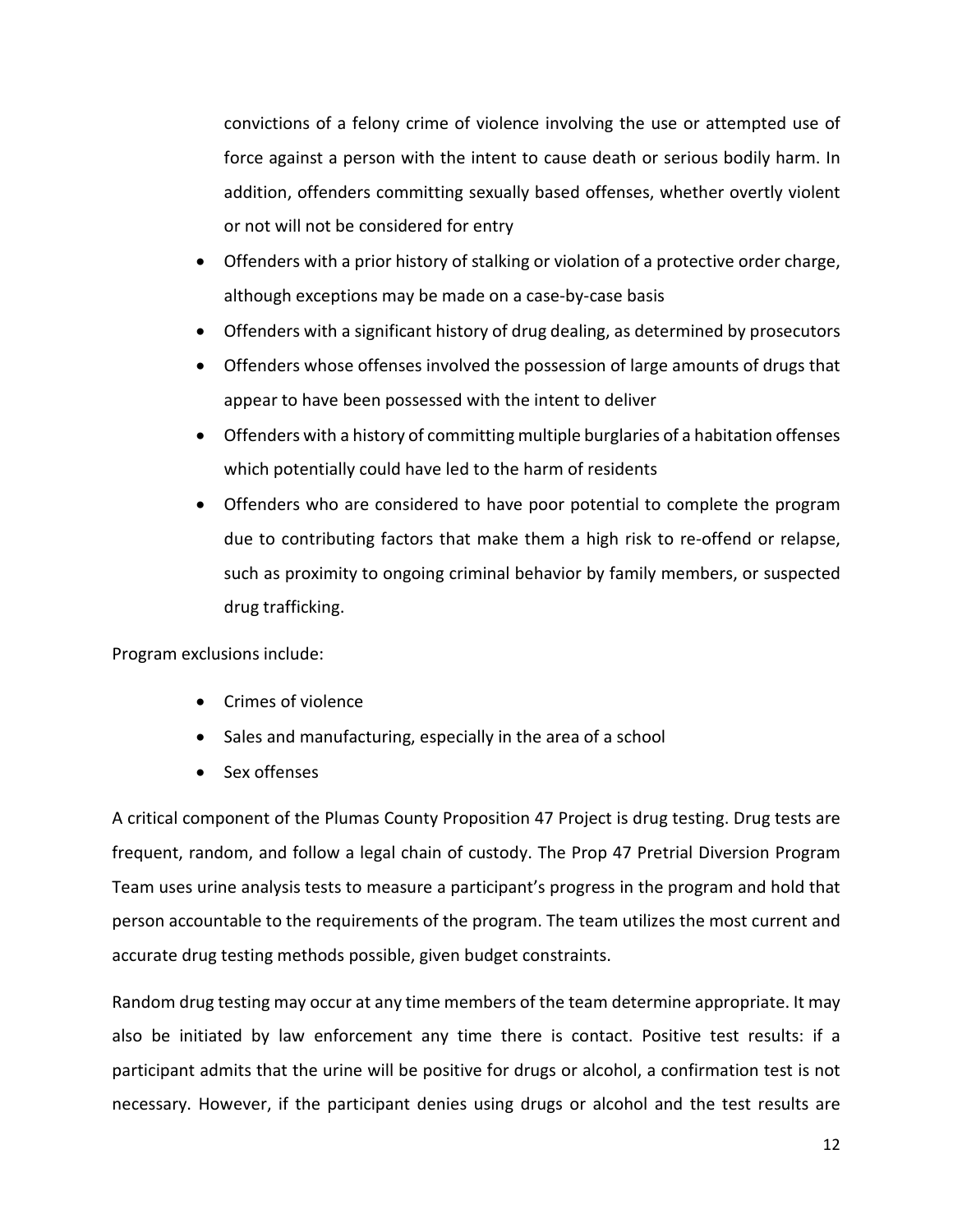positive, a treatment team meeting will be convened with the participant to discuss the use, modifications to treatment, and case plans and/or sanctions may be imposed. Modifications to the participants' case plan and possible sanctions may also be recommended for positive tests, diluted samples, tampered samples and being absent from required random tests.

The Prop 47 Pretrial Diversion Program is broken into three phases, which take approximately 6 to 9 months to successfully complete, depending on the participants' progress and engagement. Upon completion, the Prop 47 Diversion Program participants are eligible to graduate and may have their case dismissed and probation terminated.

#### Prop 47 Diversion Program Phase 1 (30 Day Duration):

1. Group Counseling. Group counseling activities are facilitated by Rethink Industries substance abuse counselors or a licensed therapist utilizing Dialectical Behavior Therapy (DBT). DBT is a cognitive behavioral treatment that emphasizes individual psychotherapy, and group skills training classes help people learn and use new skills and strategies to develop a life that they experience as worth living. DBT skills include skills for mindfulness, emotion regulation, distress tolerance, and interpersonal effectiveness.

Group Counseling Sessions: 1.5 hours per session, 1 session per week until completion.

2. Individual Counseling. Individual counseling sessions are facilitated by a licensed therapist or Registered Intern and focus on the client's underlying and contributing psychodynamic and psychosocial factors.

Individual Therapy or Counseling: 50 minutes per session, a minimum of 3 sessions in Phase 1 of the program.

3. Case Management. Case Management sessions are conducted by the Community Care Case Manager and focus on the participant's life management skills assessment and case management plan which include educational, vocational, housing, and other factors related to long-term success. Case management sessions will assist in completing required activities indicated in the case management plan including learning about available ancillary support services that may be utilized after completing the Prop 47 Pretrial Diversion Program.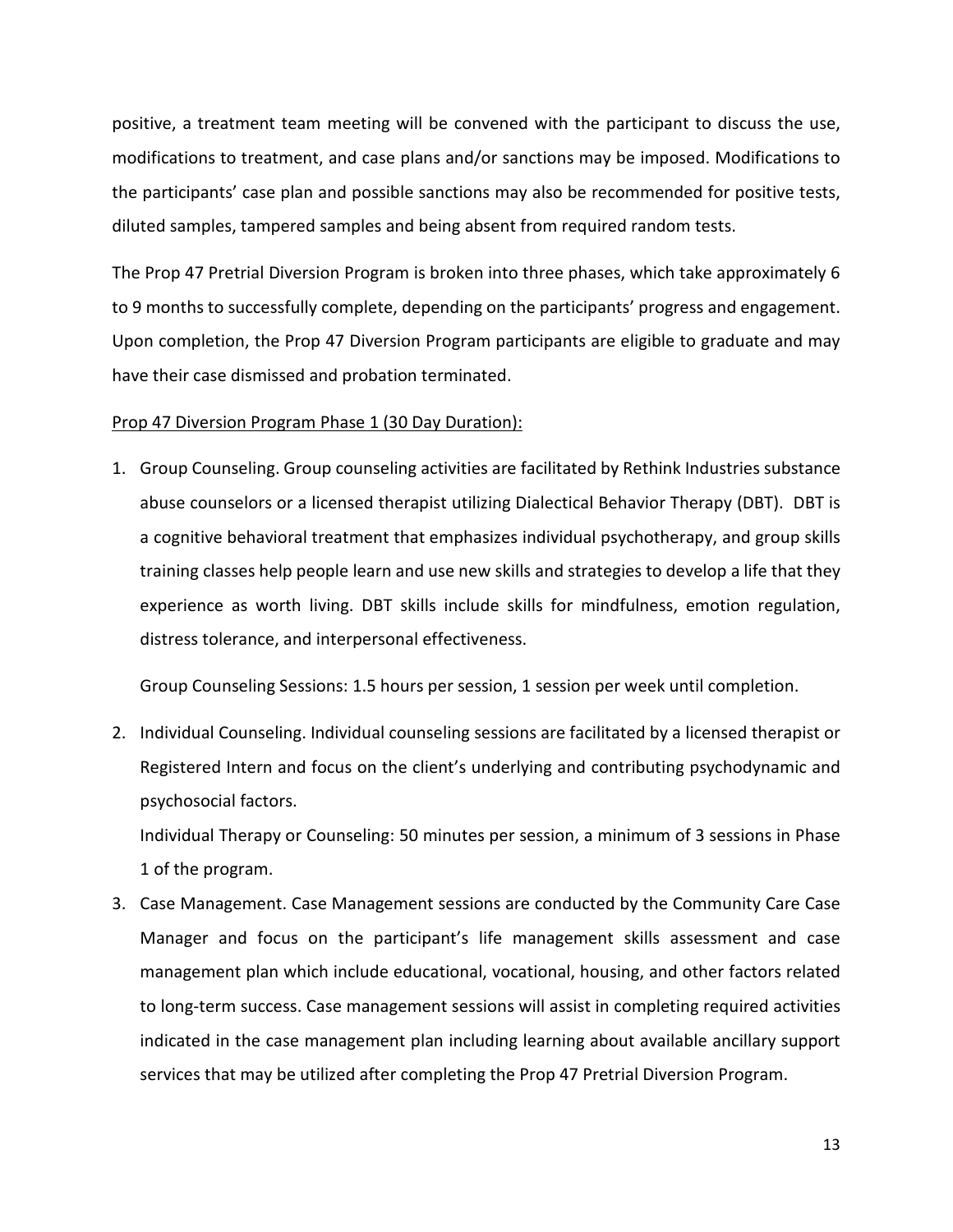Case Management Sessions: One hour per session, on a weekly basis throughout the program.

- 4. Treatment Team/Multidisciplinary Team Meeting. Meetings held between days 30-45 to create comprehensive case plan and engage the participant in next phase of the program.
- 5. Optional Services. Medication Assisted Treatment (MAT) Opioid addicted participants. Monthly appointment with medical doctor supervising MAT program and taking medication at the prescribed dose and frequency. MAT, including opioid treatment programs (OTPs), combines behavioral therapy and medications to treat substance use disorders.

#### Prop 47 Diversion Program Phase 2 (5 Month Duration):

1. Group Counseling. Group counseling activities are facilitated by Rethink Industries substance abuse counselors or a licensed therapist utilizing Dialectical Behavior Therapy (DBT). DBT is a cognitive behavioral treatment that emphasizes individual psychotherapy, and group skills training classes help people learn and use new skills and strategies to develop a life that they experience as worth living. DBT skills include skills for mindfulness, emotion regulation, distress tolerance, and interpersonal effectiveness.

Group Counseling Sessions: 1.5 hours per session, 1 session per week until completion.

OR

- 2. Individual Therapy or Counseling. Participants engage in 50 minutes of counseling per session, minimum of once per month maximum of one session per week. The frequency of these meetings may be increased or decreased at any time based on an individual participant's conduct. Individual counseling sessions are facilitated by a licensed therapist or registered intern and focus on the client's underlying and contributing psychodynamic and psychosocial factors.
- 3. Case Management Sessions: One hour per session, on a weekly basis throughout the program. Case Management sessions are conducted by the Community Care Case Manager and focus on the participant's life management skills assessment and case management plan which include educational, vocational, housing, and other factors related to long-term success. Case management sessions will assist in completing required activities indicated in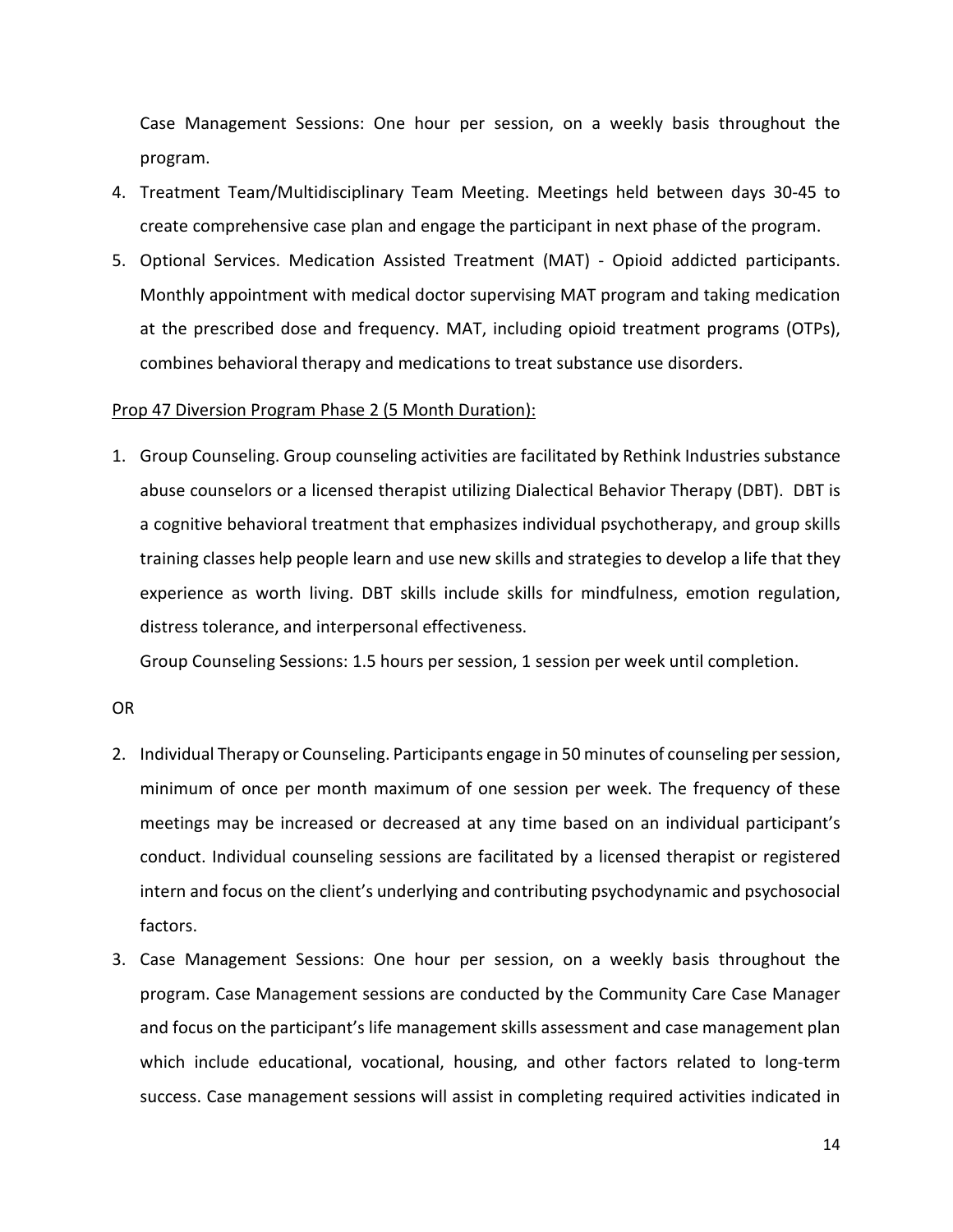the case management plan including learning about available ancillary support services that may be utilized after completing the Plumas County District Attorneys Prop 47 Diversion Program. The frequency of these meetings may be increased or decreased at any time based on an individual participant's conduct.

- 4. Treatment Team/Multidisciplinary Team Meeting. Meetings held during month 5 to review and modify case plan and create a transition plan for the participant to graduate and/or continue with 3 months of aftercare and services if the participant chooses to engage.
- 5. Skills Group. Participants engage in a one-hour group skills counseling session, facilitated by a team member weekly. Skills groups work with participants through interactive journaling on practical life skills that assist in making healthy choices. Through guided, self-reflective journaling and facilitated discussions, participants develop a personalized tool kit for positive living.
- 6. Community Prosocial Activity. Participation in at least one community prosocial activity per week is required during this phase of the program. The frequency of these meetings may be increased or decreased at any time based on an individual participant's conduct. Prosocial activities help develop personal support systems within the community and will also support recovery following graduation.
- 7. Optional Services.
	- Family, couples or children therapy or counseling. Family counseling sessions are facilitated by a licensed therapist and focus on the family units underlying and contributing psychodynamic and psychosocial factors. 50 minutes per session.
	- Medication Assisted Treatment (MAT) Opioid addicted participants. Monthly appointment with medical doctor supervising MAT program and taking medication at the prescribed dose and frequency. MAT, including opioid treatment programs (OTPs), combines behavioral therapy and medications to treat substance use disorders.

#### Prop 47 Diversion Program Phase 3 (3 Month Duration):

Phase 3 of the Prop 47 Diversion Program is an optional component to the overall program. Services in Phase 3 encompass all previously identified services from Phase 1 and 2; however,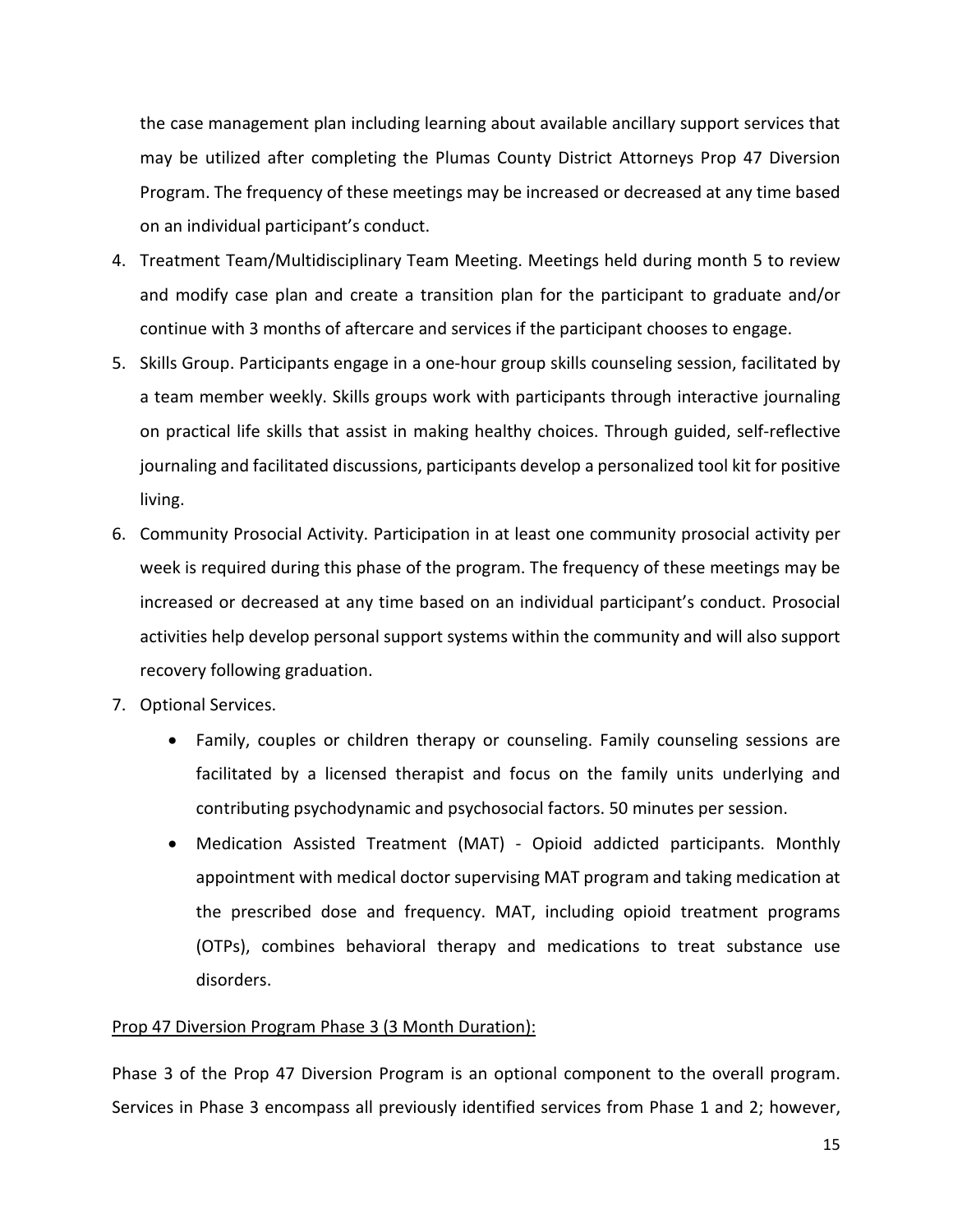they are made available to participants on an as-and-when needed basis. Phase 3 is designed to provide a continuum of care for participants, in the specific programs that best fit their individual needs. This option has proven valuable in supporting participants and serves as a mechanism to ensure future individual support, and alternatives to potential recidivism.

Anytime a participant wishes to be absent from an appointment or appearance that is a part of his/her Prop 47 Diversion Program, permission must be gained from the appropriate authority. A call to that person must be made with at least 24 hours' notice to secure permission to be absent. Such permission will be granted only in the case of verified emergency, and she/he will be required to make up the missed session or drug testing. The professional receiving this call and granting permission to be absent is expected to log this interaction in case future verification is needed later.

Participants are required to submit to drug/alcohol testing at the time of the request and upon their return. Without that test, permission to travel will not be granted. If the test is positive, no permission to be absent will be granted. Participants are encouraged to make necessary arrangements to secure the required drug test prior to travel by availing themselves of times when they are in the presence of those in a position to do the testing. Leaving a voicemail message for the team member does not satisfy the requirement of obtaining the team member's approval of an absence.

All participants are required to disclose to their health care providers their status as a chemically dependent person pursuing recovery. Prior to being prescribed any controlled substance, all participants are required to explore with their physician the availability of a non-narcotic and non-controlled alternative to address their medical needs.

Unfortunately, not all participants succeed in the Prop 47 Diversion Program. Primary reasons for terminating program participation are as follows:

- Failing to attend counseling or group sessions
- Providing positive drug tests
- Failing to provide urine sample for drug tests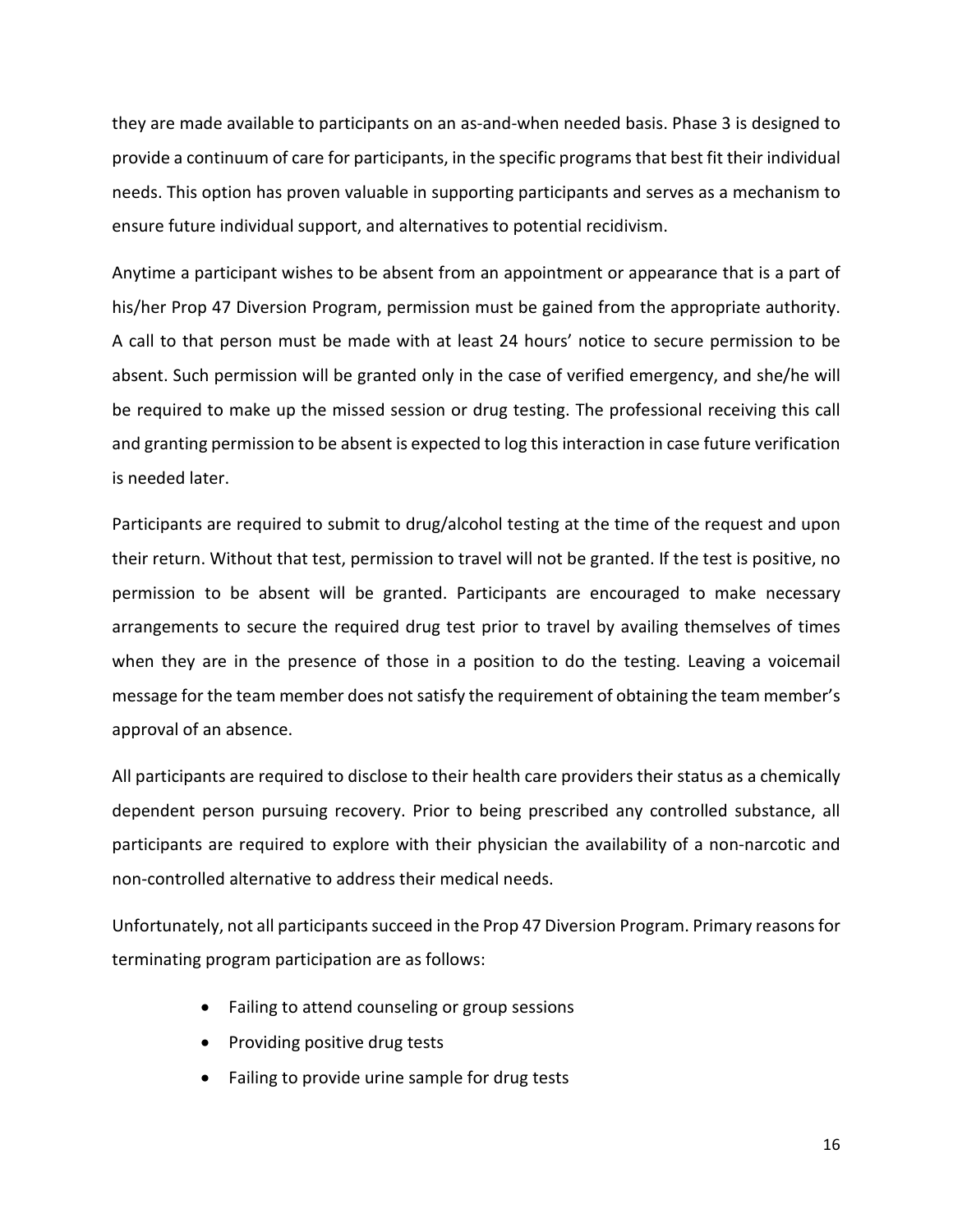• Tampering with or attempting to tamper with any required drug test

Individuals who successfully complete Prop 47 Program Phase 1 and Phase 2 activities are eligible to graduate and may have their case dismissed and probation terminated.

#### <span id="page-17-0"></span>Prop 47 Pretrial Release Program

The Prop 47 Pretrial Release Program is an early intervention pretrial release initiative that provides a framework which guides offender release and detention recommendations to the criminal justice system in Plumas County. Capitalizing on the Ohio Risk Assessment System (ORAS) model – a known best practice program – the Pretrial Release Program effectively manages overall risk, based on a series of inputs and the seriousness of the criminal charge against an offender. The Pretrial Release Program framework further outlines the consistent application of release conditions, while minimizing dual-system entry errors, resulting in an improved criminal justice system and safer community. The Prop 47 Pretrial Release Program was designed and developed by several community partners, including, the Plumas County District Attorney's Office, and the Plumas County Sheriff, to name a few.

The Prop 47 Pretrial Release Program was developed to meet several objectives. Specifically, the Pretrial Release Program aims to:

- Ensure community safety
- Ensure released defendants appear for scheduled court dates
- Provide a guideline for consistent decision-making in cases involving similarly situated defendants
- Avoid jail crowding
- Provide an effective risk assessment tool to identify defendants who appear to be at a greater risk of misconduct upon release and create a supervision plan that minimizes misconduct
- Implementation of a simple supervision regimen, with achievable conditions, accurate information, and vigilant monitoring by program staff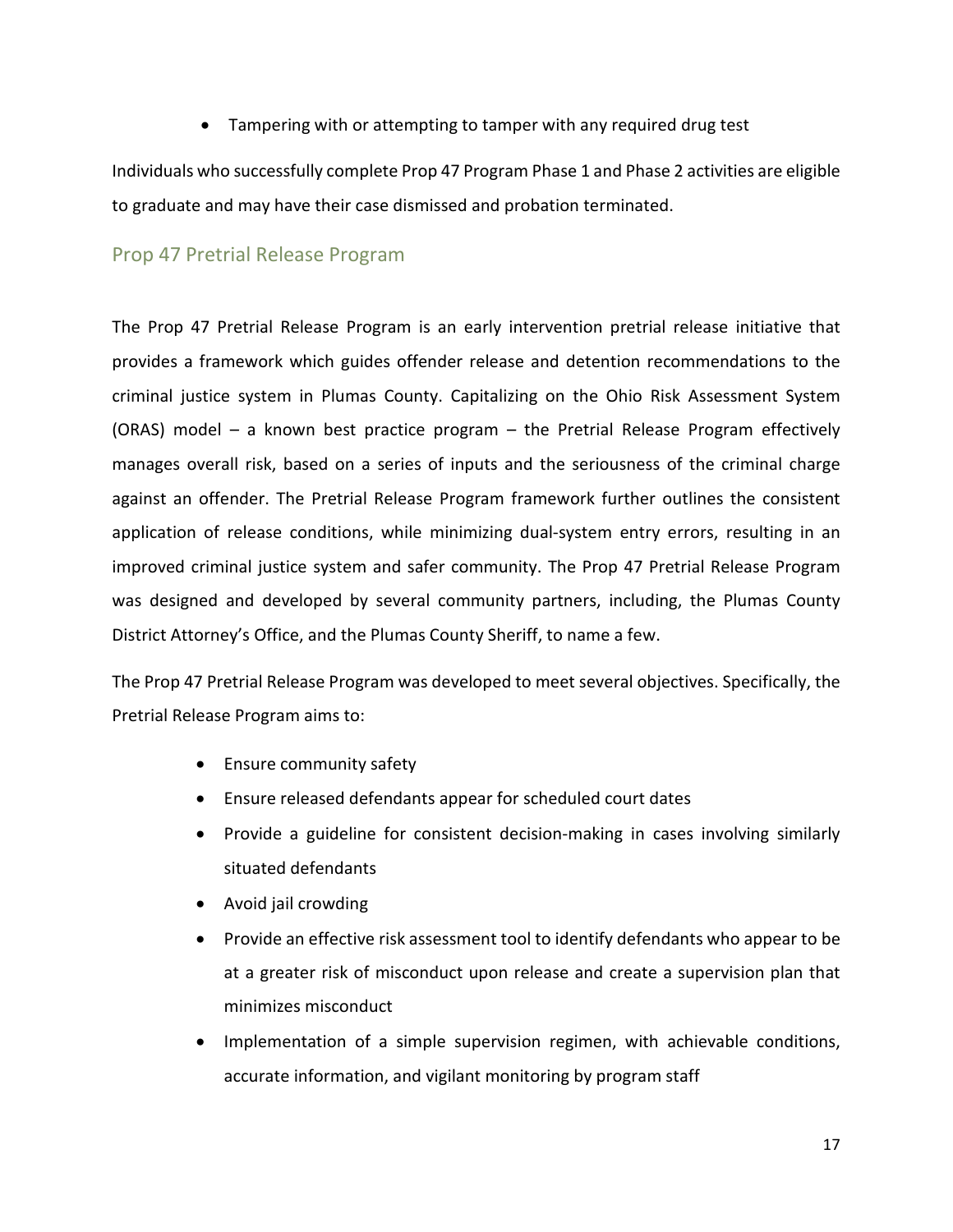- Provide a rapid follow-up plan on instances of non-compliance, including use of a range of different types of consequences
- Assist defendants released prior to trial in securing employment and in obtaining any necessary medical services, drug or mental health treatment, or other social services that would increase the chances of successful compliance with conditions of pretrial release
- Improve initial and continuing recommendations and information to the court
- Improve defendant recidivism data collection

As part of the Pretrial Release process, program staff submit recommendations for release or detention, prior to the offenders first court appearance. For those who qualify, based on an interview with the offender and other factors, release generally takes place within 24 hours of booking. Program staff will contact any alleged victim (notably in domestic violence incidents) to discover any concerns about future contact with the defendant. Information derived from alleged victim interviews are then utilized to validate risk assessment and help verify information provided at time of booking. The program works to utilize the least restrictive and reasonable conditions necessary to ensure the defendant's appearance in court, without jeopardizing public safety.

At the time of booking, the Plumas County Correctional Facility notifies the Plumas County District Attorney's Office - Alternative Sentencing Program staff that a new offender has been received at the Plumas County Correctional facility. Within twenty-four hours, a member of the ASP staff will report to the Correctional Facility to interview the offender and begin the pretrial release evaluation. Both correctional and ASP staff ensure completion of the Pretrial Referral and Eligibility Tracking form to warrant appropriate program documentation. The pretrial release evaluation consists of the following:

> • Review of the Pretrial Release Program and stipulation with offender to receive permission or denial to continue the interview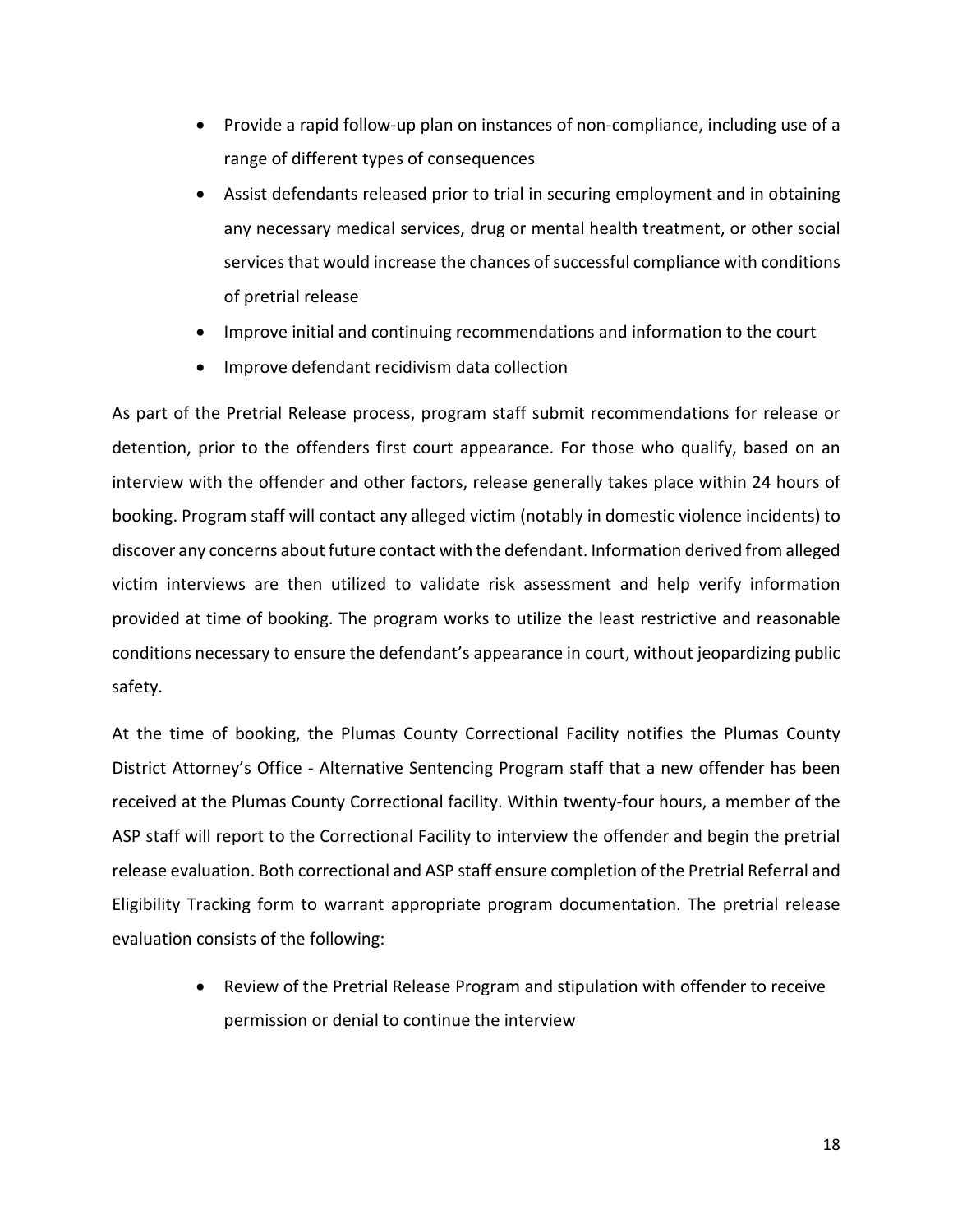- Conduct pretrial interview and complete the Plumas County Pretrial services interview form (if necessary, complete DUI or Domestic Violence Addendum as well as the Domestic Violence Screening Instrument (DVSI))
- Conduct evidence-based pretrial risk assessment interview
- Complete screening for substance abuse and mental health screening tool utilizing evidence based and validated tools
- Verify the criminal history, interview information
- Contact alleged victim(s) to learn of any concerns about future contact with the defendant
- Score assessments and interview tools to create a report for the first court appearance

Upon completion of the evaluations, interview, and data collection, ASP staff create a report outlining the findings and recommendations for release or detention. The report also identifies Pretrial Release program suitability (e.g., Drug Court, Community treatment Court, social service needs etc.). The report is provided to the District Attorney's Office, which is then filed with the Court, and includes any new charges and attorney of record (if assigned) prior to the first court appearance.

Based on the score of the assessment and interview, the recommendation may be to release prior to appearing for arraignment. In these situations, ASP staff send a pretrial services report to the assigned Judge, requesting permission to release and give a citation to appear in court at a later date. The Judge determines whether the release and recommendations are accepted – with or without modifications – or the release is denied. This response also informs the Plumas County Correctional Staff giving them the authority to release or hold the individual in question. The ASP provides the following resources to offenders released through the Pretrial Release Program, based on their needs:

- Referrals and monitoring of drug and alcohol testing and treatment
- Referrals and monitoring of mental health treatment
- Employment training services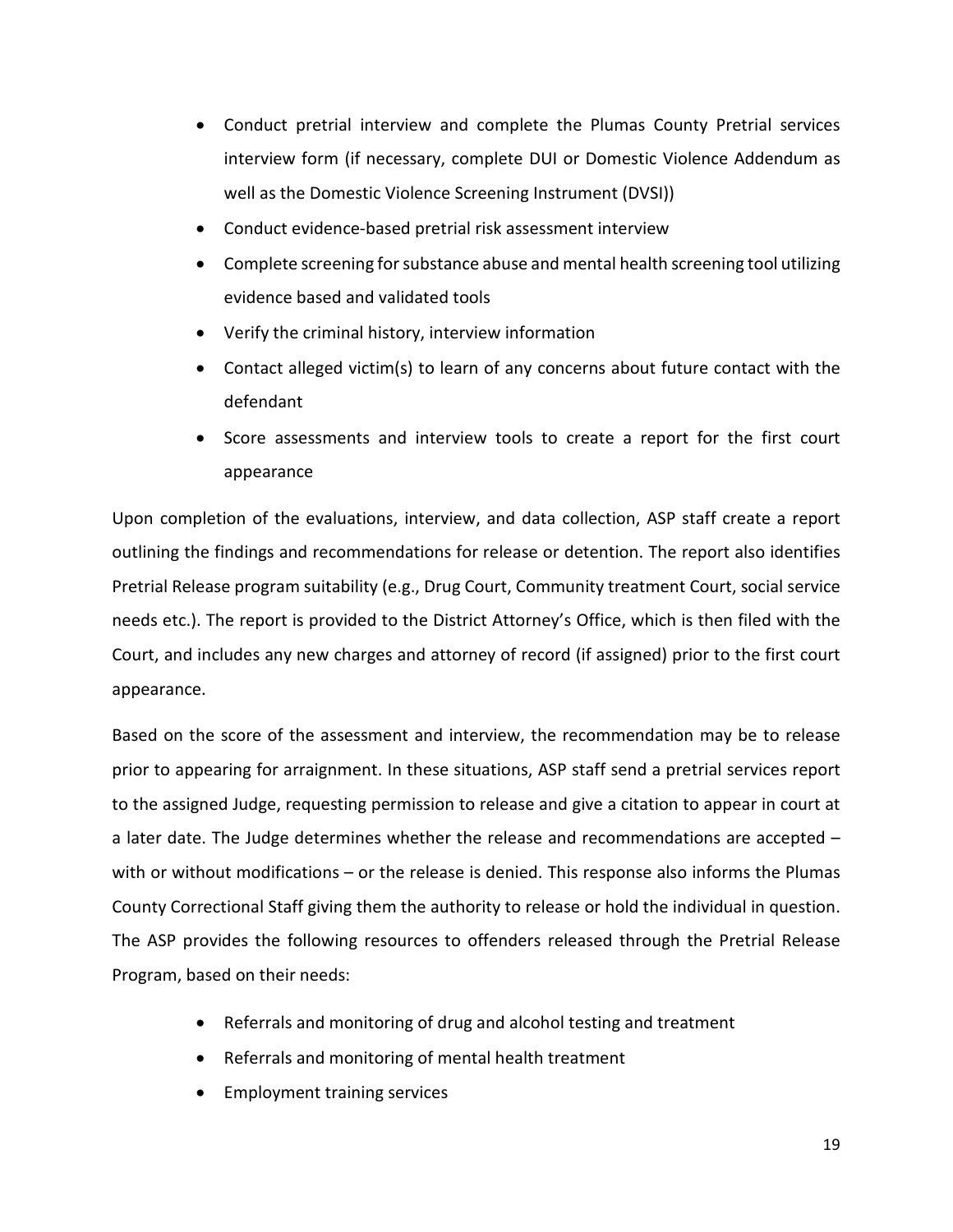• Notification of upcoming court dates, and when necessary, assistance in attending court

#### <span id="page-20-0"></span>Prop 47 Housing Program

The third component of the Prop 47 initiative is the Prop 47 Housing Program. Pretrial Diversion and Pretrial Release Program participants who are homeless or unstably housed may be offered housing services to support successful program outcomes. The Housing Program is led by Rethink Industries.

The Proposition 47 Housing Program includes support specific to high-risk, high-need transitioning offenders. The Housing Program offers housing and intensive case management services for participants aged 18 and older. Case management services encompass whole-person care and provides 24/7 supervision. Participants receive life skills training, assistance accessing higher education and workforce development opportunities, access to solving and addressing health, mental health, and prepare for transition to independent living. All residents receive support in landlord engagement, housing search, and financial assistance in securing permanent housing upon successful exit from the program.

## <span id="page-20-1"></span>Evaluation Methods and Design

#### <span id="page-20-2"></span>Process Evaluation

The process evaluation includes a continuous improvement model to program implementation by addressing fidelity to the program plan and monitoring specific program goals (e.g., participant enrollment, recidivism rates, mental health services, substance abuse treatments, housing, legal services, food insecurity, etc.). Process data includes various service utilization records including case management records, case logs, assessments, treatment/care plans, services, referrals, and exit forms. Data is pulled through coordinated efforts from multiple sources, including Caseload Pro (Plumas County Criminal Justice Data System), mental health / substance abuse services and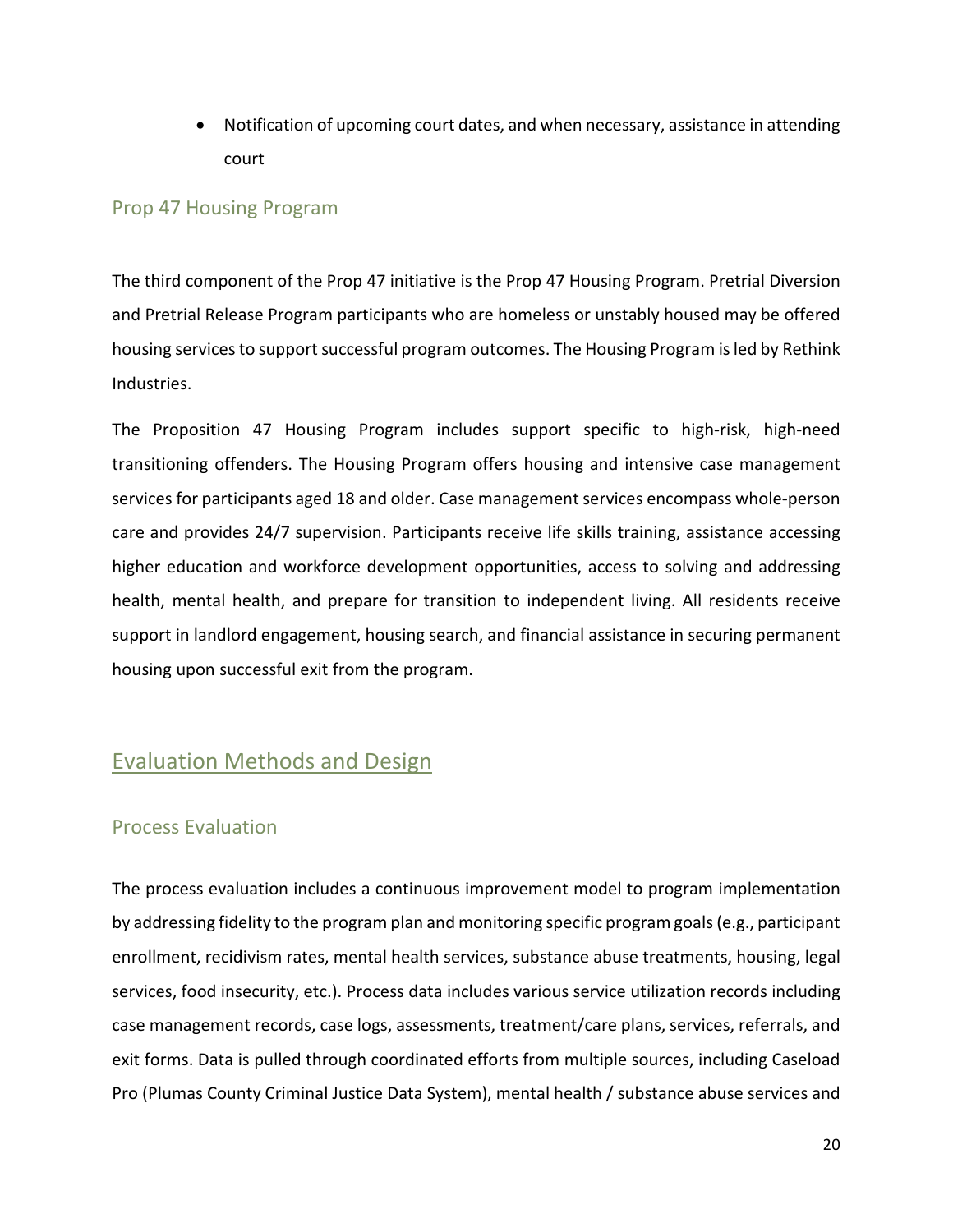treatment information, legal, housing, and other service data. Additionally, to monitor fidelity to the program model, the evaluator conducts periodic check-ins and interviews with program leadership and partners (ASP and Rethink) to discuss program developments. Topics of discussion included successes/challenges, client progress, service gaps, evidence-based best practices utilized, and lessons learned from the collaboration between agencies.

To appropriately evaluate the process, implementation, and operations of Cohort 2, the evaluator assesses the following efforts:

- Interaction among Cohort 2 stakeholders (ASP and Rethink)
	- $\circ$  Does the process proceed smoothly, or are communications and relations difficult and strained?
	- o Do participants work together to identify a range of potential strategies?
	- o Does the status and hierarchy of involved personnel interfere with communications?
- Extent of participation (stakeholders accomplishing tasks)
- Interaction among participants and others in the community who were not involved in planning and implementing the strategy (not-for-profits entities, volunteers, new programs, etc.)
- What problems were encountered in implementing objectives? How were they resolved?
- Have all planned activities been implemented? If not, what remained to be done? Were they accomplished on schedule?
- If objectives, plans, or timetables were revised, why was this necessary?
- What new objectives were added and why?
- What changes occurred in leadership or personnel? What effect did these changes have?
- What costs were incurred? Did they exceed initial projections?
- What was the level of resident support in targeted neighborhoods? How did this affect the overall enforcement effort?
- What lessons have been learned that might be useful to other jurisdictions?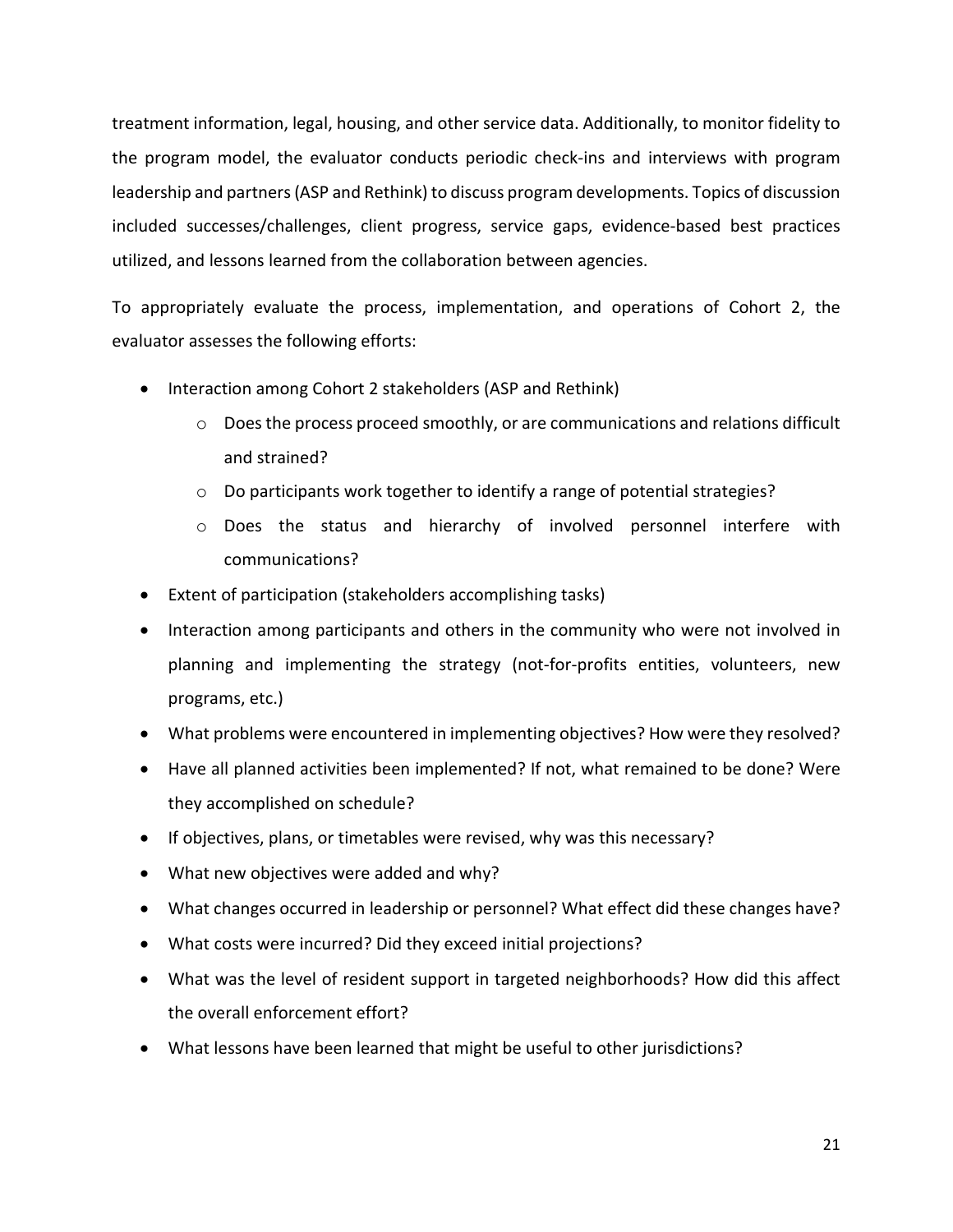The Cohort 2 evaluator works with project stakeholders to collect and consolidate project information each in regular intervals. Specifically, the evaluator collects process measurement information through interviews with program stakeholders. Interview questions align directly with questions identified above. Information routinely quantifies each partnering entity's performance throughout the cohort. Collected information also provides project management and stakeholders improved transparency and fidelity of project impact, data collection gaps and/or redundancy, and areas for improvement. Further, this process helps to safeguard appropriate data collection efforts were being regularly accomplished – as identified as a challenge area.

Project data is regularly collected and maintained by the Alternative Sentencing Program office and Rethink Industries At a minimum, data collection includes:

- Number of project participants assessed/enrolled
- Participant:
	- o Demographics
	- o Criminal Data / Prior convictions
	- o Education level and goals
	- o Employment status and goals
	- o Housing status and goals
- Number of mental health assessments
	- o Number of participants enrolled in mental health programs
		- **Types of mental health services received**
		- Number of treatments
- Number of project participants who receive substance abuse assessments
	- o Number of substance abuse services/treatments received
- Number of project participants who enroll in diversion programs
	- o Number of diversion services/treatments received
- Number of participants who receive:
	- o Food assistance
	- o Basic necessity assistance
	- o Case Management
	- o Legal services
	- o Education services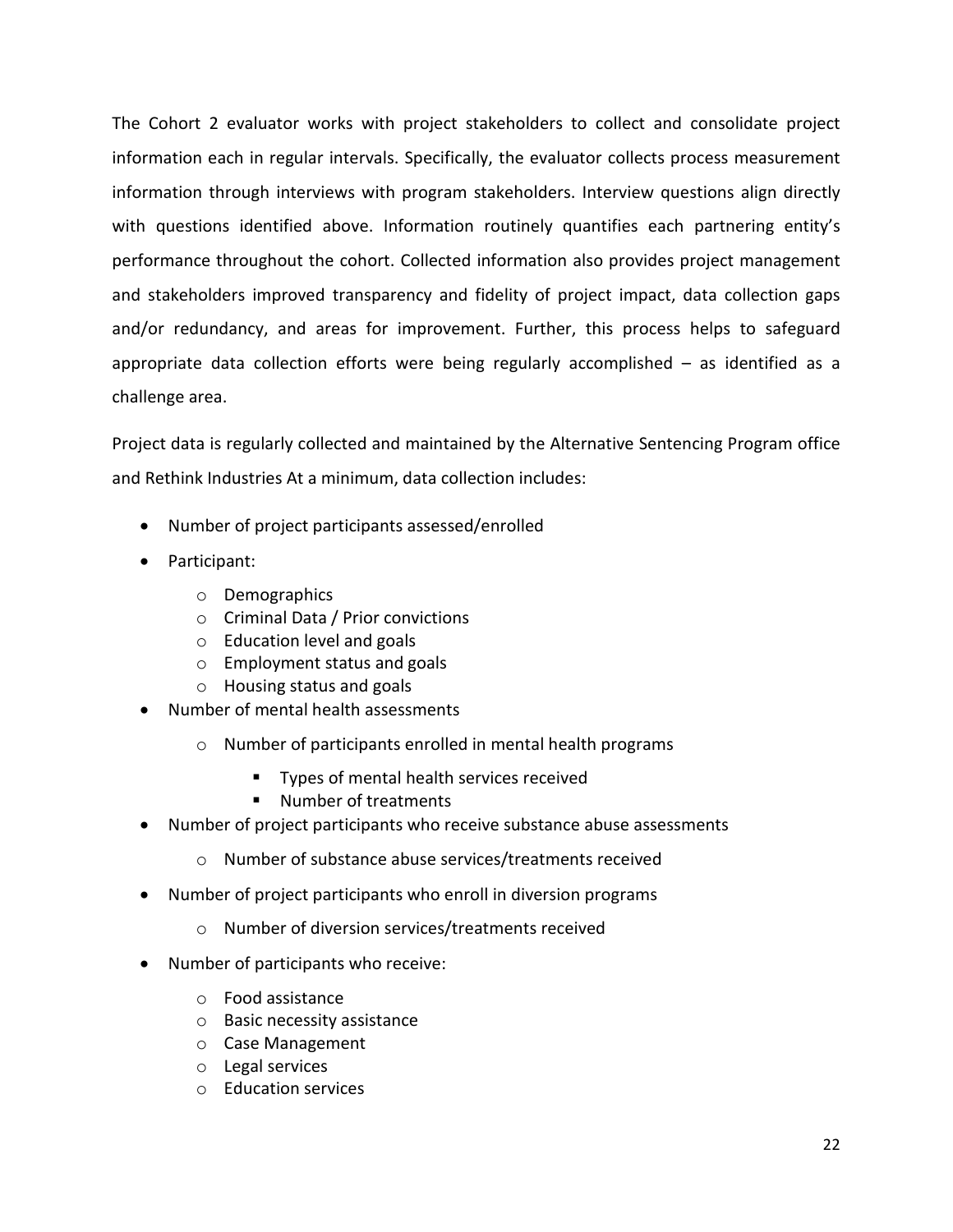- o Employment services
- o Housing support
- o Social services
- o Transportation services

### <span id="page-23-0"></span>Outcome Evaluation

The evaluator utilizes a utilization-focused approach, coalescing program data, interviews, and surveys to address the impact of Prop 47 grant funding. A utilization-based evaluation is an approach that leverages evaluation activities from start to finish, and measures impact to intended users (project participants). Additionally, the process evaluation aims to provide regular, continuous, information to update and improve the project – as applicable – over time. The outcome evaluation focuses on describing the program's aggregate outcomes over the performance period. Prop 47 management and stakeholders defined the method by which the impact on the measured outcomes is determined. Specifically, the outcomes identified below are to serve as the mechanism for how impact will be measured.

The specific questions to evaluate the effectiveness (outcomes) of the project include the following:

- 1) To what extent does the Pretrial Diversion, Pretrial Release, and the Housing program reduce recidivism?
	- $\circ$  Levels of recidivism effectiveness based on percentage of participant inclusion per program.
- 2) Did the Project succeed in implementing collaborative strategies to effectively employ early identification, targeting of services, appropriate supervision, and positive treatment of offenders in the community?
	- $\circ$  Increased collaboration between stakeholders pretrial, law enforcement, mental health, housing, and other not-for-profit services focused on recidivism.
- 3) How effective was the project in realizing the combine goal to improve the local justice system and increase positive outcomes for offenders?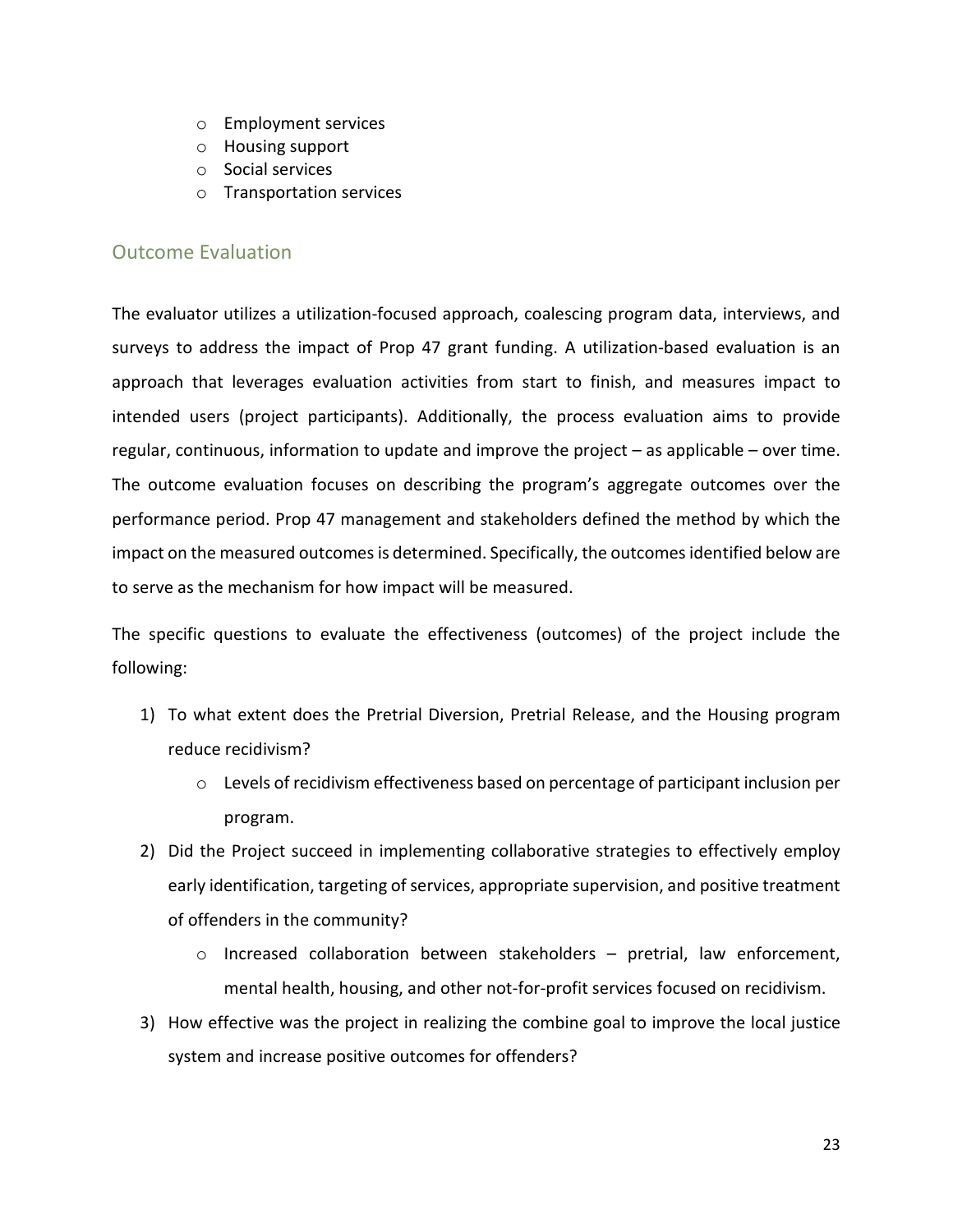- $\circ$  Criminal justice system change tangible increase in positive outcomes for project participants.
- $\circ$  Stable and effective supervision, access to services, and accountability
- o Increase in jail bed availability

The outcome evaluation goal is to identify the extent to which the project had an impact on participants' recidivism. Additionally, the evaluation goal is to also assess the impact of project services from other contributing factors, such as participants' success in reducing or abstaining from alcohol and drug use and improvements. Further, identifying the impact to recidivism rates when project participants attain (as applicable) stable housing, regular employment, and access to training and education programs/classes. A comprehensive data collection methodology aids in analyzing specific impact points, associated services (interventions) and their individual effect on participant outcomes.

Outcome measurements include:<sup>[1,](#page-24-0)[2](#page-24-1)</sup>

- Recidivism rate (tracked and measured by project management staff)
- Mental health issues associated to substance/alcohol abuse addressed and removed (depression, anxiety, aggressive/agitated behavior, cognitive issues, and other psychiatric issues)
- Client outcomes of mental health services received (improved mental health reduced depression, anxiety; crisis avoidance; reduced mental health impact on family, friends, finances, and the community)
- Employment attainment rates (increase in stable employment)
- Stable housing attainment rates (increase in stable housing)
- Outcomes of legal services provided (improved legal status; improved criminal records; improved knowledge/understanding of legal system)

<span id="page-24-0"></span><sup>&</sup>lt;sup>1</sup> Definition of "stable" - permanent; not changing or fluctuating.<br><sup>2</sup> Definition of "improved" - to enhance in value or quality; make better

<span id="page-24-1"></span>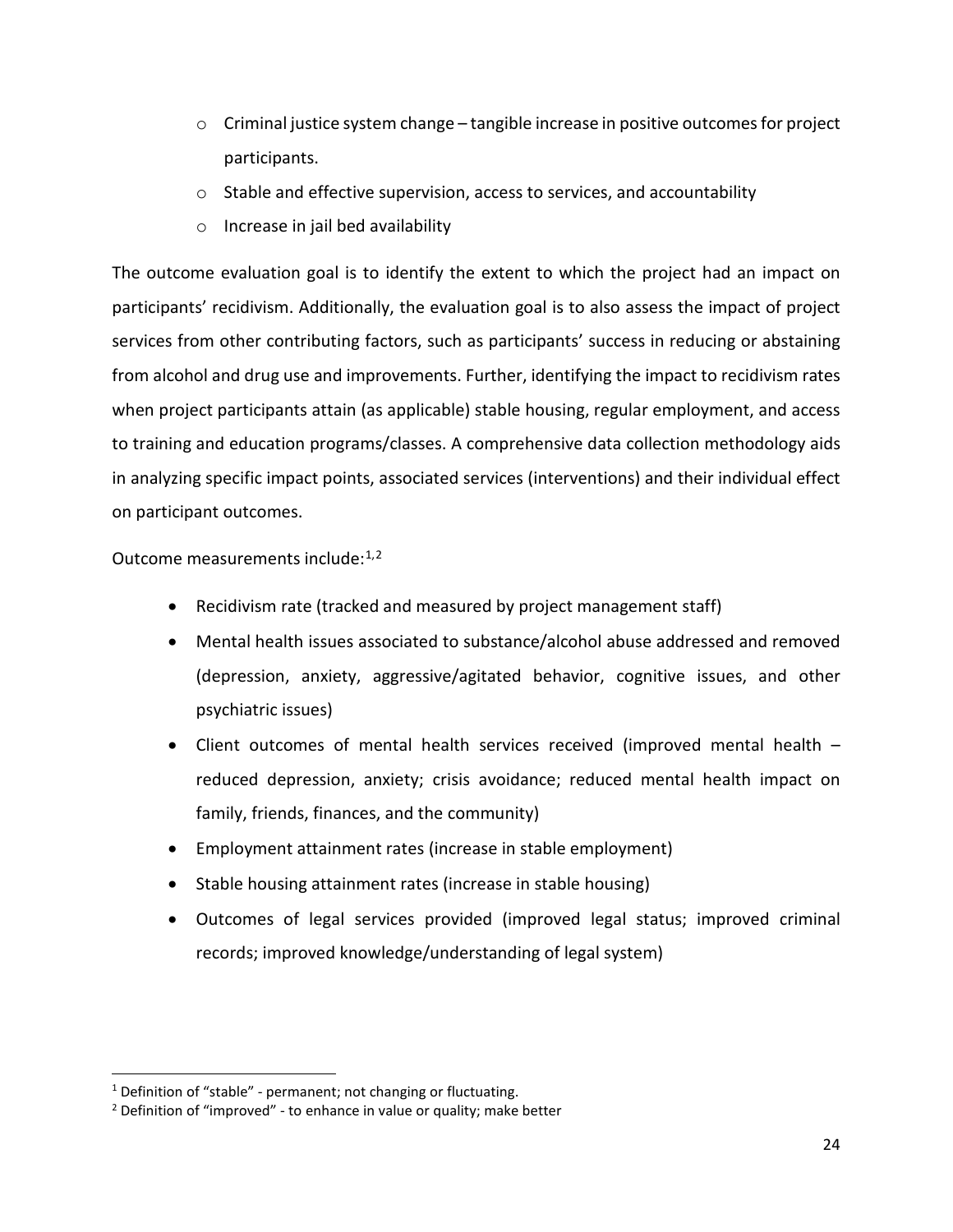Leveraging project data, the evaluator compares recidivism rates, and other project outcome information, with criminal offenders not enrolled in the Prop 47 Project. Historically, not all prospective Prop 47 participants meet eligibility requirements and/or choose not to participate.

Project data is regularly collected and maintained by the Alternative Sentencing Program office, and Rethink Industries. At a minimum, data collection includes:

- Number of project participants assessed/enrolled
- Participant:
	- o Demographics
	- o Criminal Data / Prior convictions
	- o Education level and goals
	- o Employment status and goals
	- o Housing status and goals
- Number of mental health assessments
	- o *(Definition: Complete mental health assessment within 30 days of referral from ASP. Evaluation and report to ASP within 72 hours of evaluating. Individualized ongoing mental health treatment based on criteria and need for mental health. Will meet a minimum of 3 individualized treatment goals prior to completion when applicable.)*
	- o Number of participants enrolled in mental health programs
		- Types of mental health services received
		- **Number of treatments**
- Number of project participants who receive substance abuse assessments
	- o *(Definition: Complete ASI-lite assessment within 30 days of referral from ASP. Evaluation and report to ASP within 72 hours of evaluating. Individualized ongoing substance abuse treatment based on criteria and need for recovery. Will meet a minimum of 3 individualized treatment goals prior to completion when applicable and will prove through negative testing for a minimum of 90 days.)*
	- o Number of substance abuse services/treatments received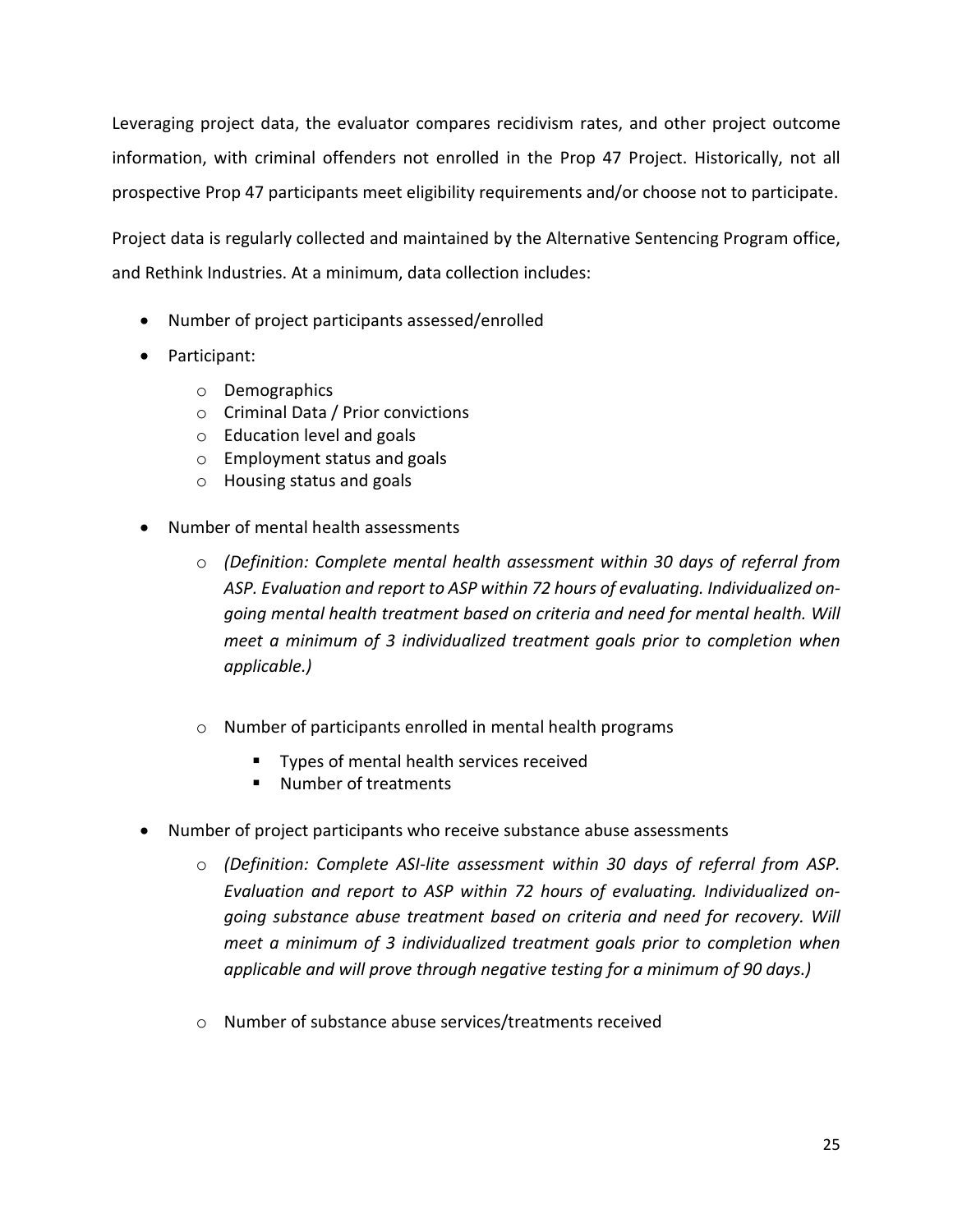- Number of project participants who enroll in diversion programs
	- o *(Definition: Participants will attend process groups 1-3x weekly for the duration of their program. Participants will attend 3 12-week skills groups throughout the entirety of the program. All groups with address mental health, substance abuse, trauma, life skills, and other such relatable topics. Participants will attend individual, couple, family sessions as needed and indicated per initial assessment and evaluation. They must attend their therapy sessions as directed by the clinician and be looking for employment or have employment, have a transition plan in place for long term permanent housing (can be completed during aftercare) or be in long term permanent housing. The participant will also have made all court appearances and successfully have had their case dismissed or adjudicated. Participant will have completed plan for 3 months of aftercare and continued arrangement for on-going mental health and substance abuse prevention and recovery plan.*
	- o Number of diversion services/treatments received
- Number of participants who receive:
	- o Food assistance
	- o Basic necessity assistance
	- o Case Management
	- o Legal services
	- o Education services
	- o Employment services
	- o Housing support
	- o Social services
	- o Transportation services

## <span id="page-26-0"></span>Outcome Comparison Group

Two unique datasets were identified to compare Plumas County Prop 47 program participant data. First, a sampling (24 records) of data was provided by the Plumas County Probation Department. Data included demographic information (age, gender, ethnicity, etc.) as well as same or similar criminal charges as Prop 47 participants. Second, Prop 47 program participant data was compared with crime statistic published by the State of California. Prop 47 management specifically looked at comparisons of these two datasets as it related to recidivism rates. Results are outlined in the Data Collection – Results section of this report.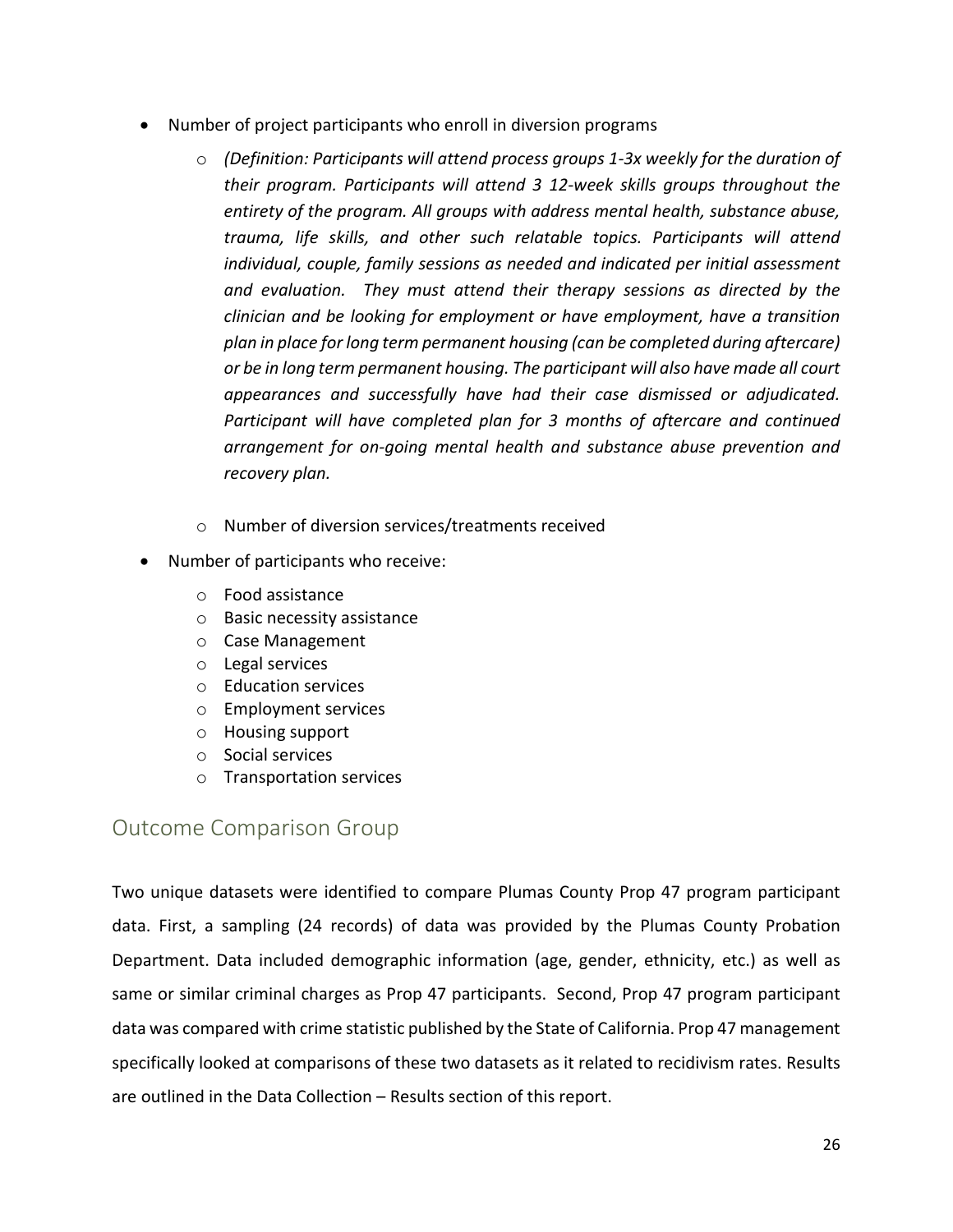## <span id="page-27-0"></span>Data Collection

Project data is regularly collected by the Alternative Sentencing Program office and Rethink Industries. Quarterly data reports are provided to BSCC. Caseload Pro is the primary tool used by Pretrial Release staff, as well as manual use of Microsoft Excel. Partnering agency, Rethink Industries leveraged mental health industry client management software as well as Excel for manual reporting purposes.

Collected data includes:

- Number of project participants assessed/enrolled
- Participant:
	- o Demographics
	- o Criminal Data / Prior convictions
	- o Education level and goals
	- o Employment status and goals
	- o Housing status and goals
- Number of mental health assessments
	- o Number of participants enrolled in mental health programs
		- **Types of mental health services received**
		- Number of treatments
- Number of project participants who receive substance abuse assessments
	- o Number of substance abuse services/treatments received
- Number of project participants who enroll in diversion programs
	- o Number of diversion services/treatments received
- Number of participants who receive:
	- o Food assistance
	- o Basic necessity assistance
	- o Case Management
	- o Legal services
	- o Education services
	- o Employment services
	- o Housing support
	- o Social services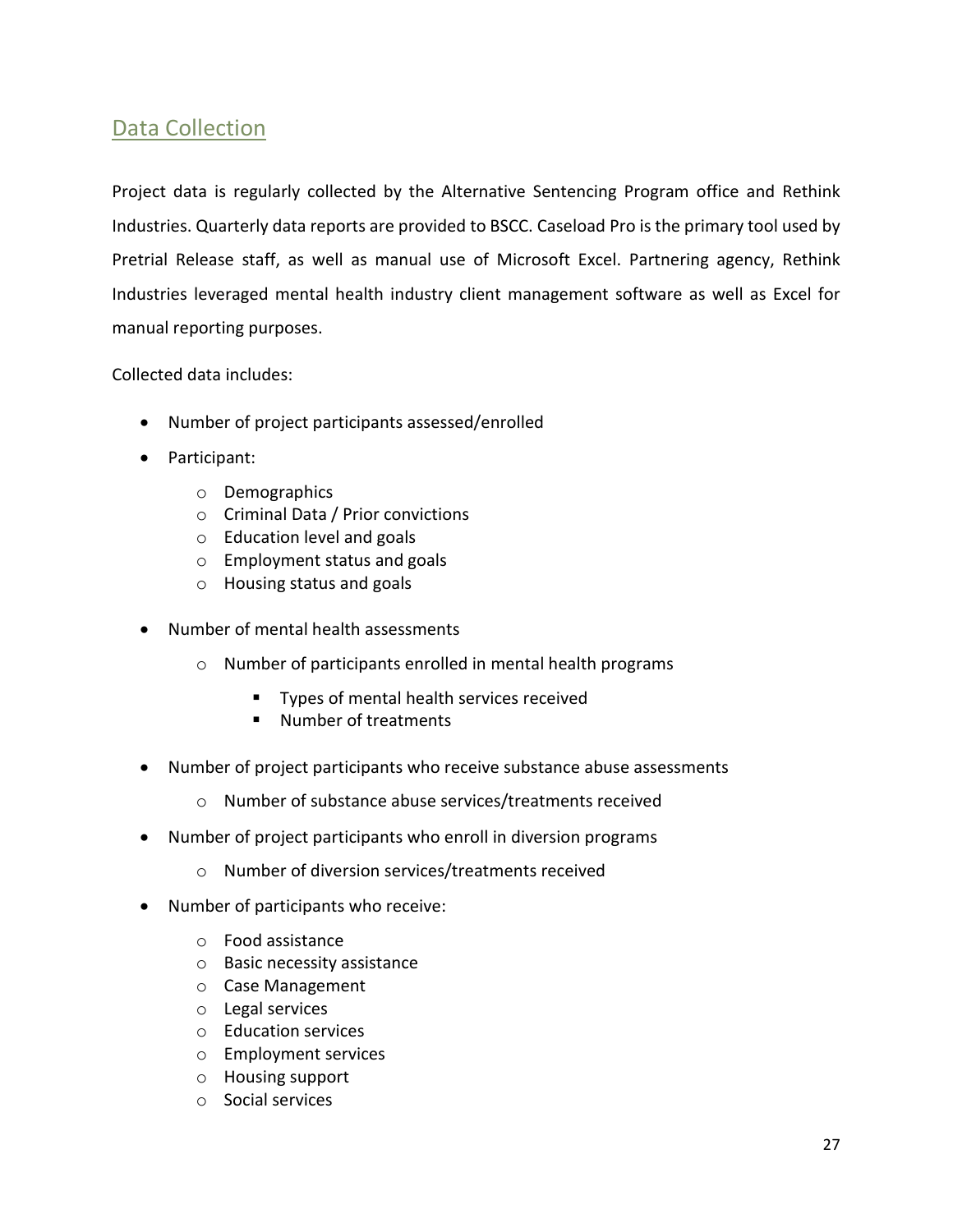#### o Transportation services

#### <span id="page-28-0"></span>Data Collection & Analysis Challenges

As indicated previously in this report, as well as in Cohort 1, data collection has proven challenging for all Prop 47 stakeholders. The most significant challenges stem from the array of services provided by each of the primary stakeholder (Alternative Sentencing and Rethink Industries) as well other outside entities that support the Prop 47 Program on an ad-hoc basis. Essentially, lack of available manpower reduced the program's ability to effectively collect detailed data of each program participant. Lack of personnel and/or trained staff to manage, coordinate, and document all the activities of each participant – at various times through the Prop 47 program – resultsin a limited dataset. However, the data that was collected does support identifying program impact as outlined in the outcome evaluation sections of this document. Complex and detailed analysis of program impact will not be possible. This paradigm is particularly unfortunate from an outcome analysis perspective, as it proves difficult to account for detailed aspects of services provided, as well as outside influences.

Specific areas where data was not effectively collected or analyzed, include:

- Participant-specific mental health issues and barriers While a broad understanding of mental health issues and barriers has been established, documenting each issue by program participant has not yet been accomplished
- Participant-specific mental health client outcomes Mental health treatment is provided to each participant; however, tracking of broad individual outcomes and barrier-specific outcomes has not yet been accomplished
- External ad hoc support specifically, parenting, and co-parenting classes and grief recovery counseling sessions. While the number of classes and unduplicated participation is tracked and accounted for, the ability to analyze the overall impact of these classes to reducing recidivism rates is limited.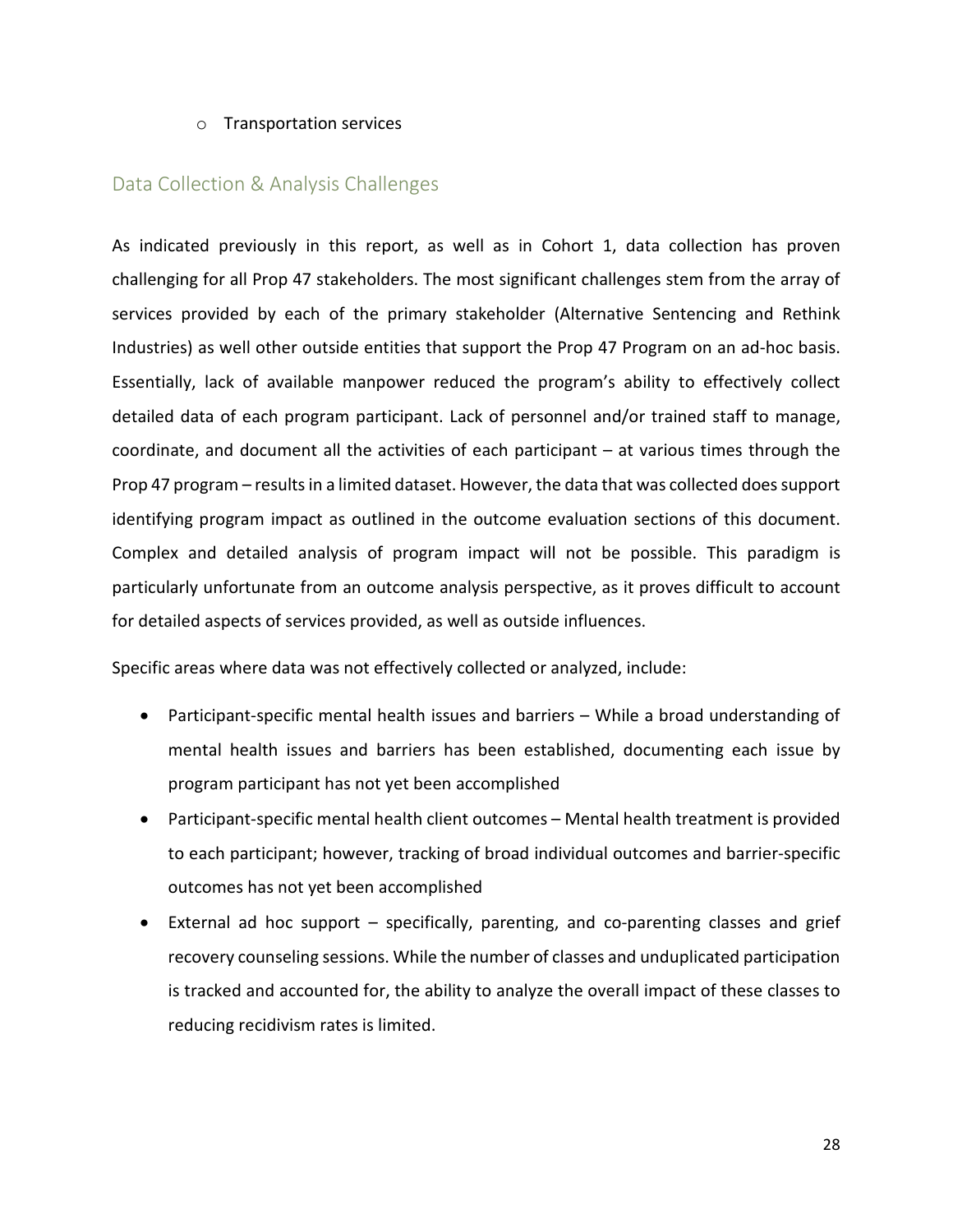## <span id="page-29-0"></span>Evaluation Results and Discussion

### <span id="page-29-1"></span>Outcome Measure

Leveraging project data, the evaluator compared recidivism rates, and other project outcome information, with criminal offenders not enrolled in the Prop 47 Project. Historically, not all prospective Prop 47 participants meet eligibility requirements and/or choose not to participate. Specific measures include:

- 1. Recidivism rate (tracked and measured by project management staff)
- 2. Mental health barriers associated to substance/alcohol abuse addressed and removed (depression, anxiety, aggressive/agitated behavior, cognitive issues, and other psychiatric issues)
- 3. Mental health services received (types of mental health services provided to diversion participants)
- 4. Employment attainment rates (increase in stable employment)
- 5. Stable housing attainment rates (increase in stable housing)
- 6. Outcomes of legal services provided (improved legal status; improved criminal records; improved knowledge/understanding of legal system)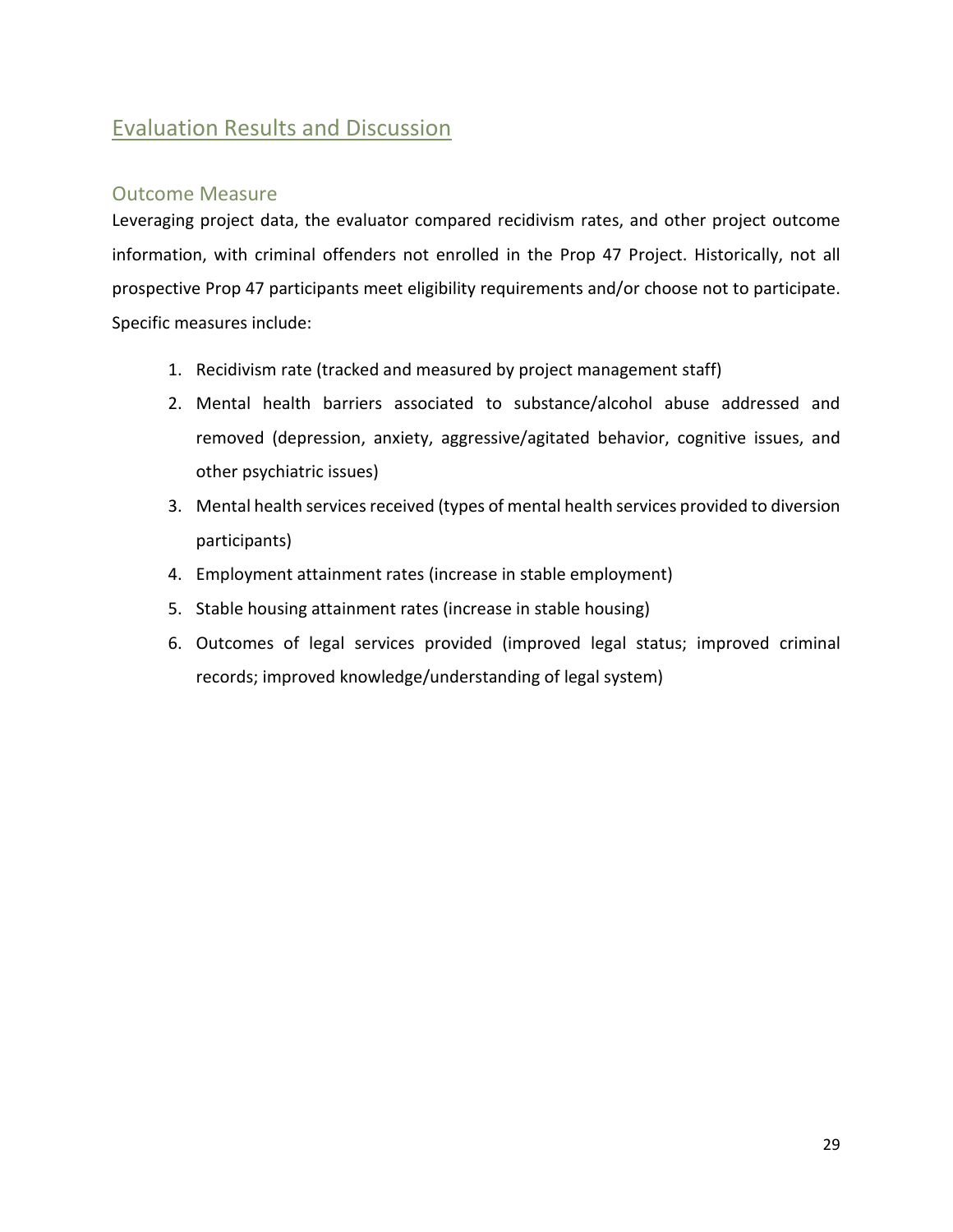#### <span id="page-30-0"></span>**Results**

As of March 31<sup>st</sup>, 2021, Plumas County Proposition 47 Cohort 2 Project has served 109 unduplicated participants. An unduplicated participant is defined as each participant counting only once, even if they drop out and return at a later date.

Unduplicated program participants fall under the demographic criteria outlined below. This information is current through March 21, 2021.





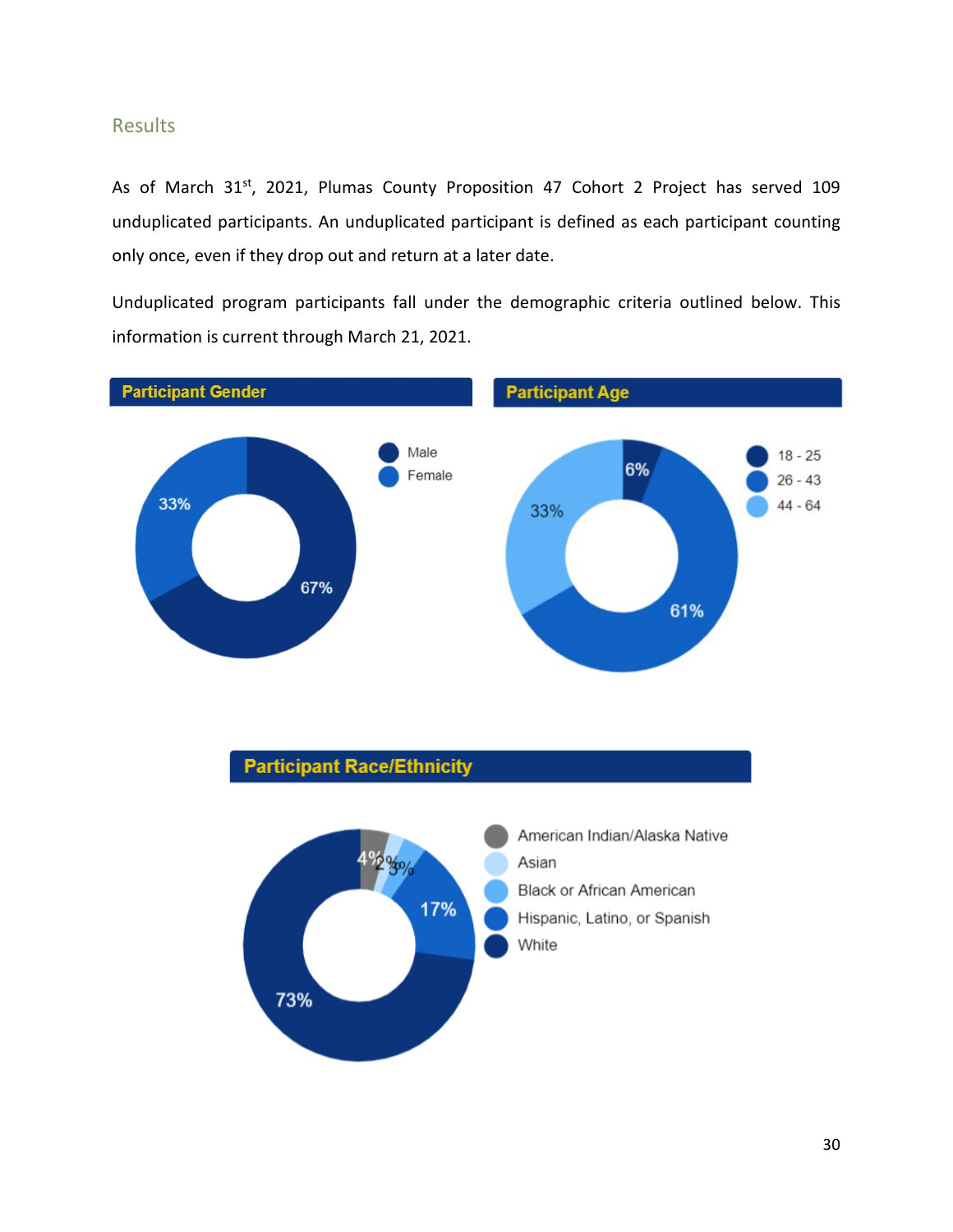| <b>Goal (1)</b>    | Develop the Plumas County Pretrial Diversion Program                                                                                                                   |
|--------------------|------------------------------------------------------------------------------------------------------------------------------------------------------------------------|
| <b>Objectives:</b> | To increase the capacity of the Alternative Sentencing Program (ASP) to offer early<br>diversion services that meet current gaps in the local criminal justice system. |
| Goal (2)           | Identify and engage program participants in early services of Pretrial Diversion<br>Program (PDP) and the Alternative Sentencing (ASP) Housing Program                 |
| <b>Objectives:</b> | Create a system change in positive outcomes for program participants.                                                                                                  |

To meet Goal 1 and 2, and the associated objectives, the Prop 47 staff created the Pretrial Diversion Program. Staff identified relevant diversion services that assisted participants in addressing a variety of treatment, housing, workforce, and legal needs as individually identified for each participant. Services are provided through collaborating agencies, including, the Plumas County District Attorney's Office – Alternative Sentencing Program and Rethink Industries, whose staff members participate in weekly multidisciplinary team meetings to review case plans and address intensive case management services for each program participant.

Over the course of Cohort 2, 95 individuals were referred to the Pretrial Diversion Program. Of that number, 56 unduplicated individuals enrolled in the diversion program. Additional information is provided on the BCSS website.

| <b>Pretrial Diversion Statistics</b>         |    |  |  |
|----------------------------------------------|----|--|--|
| # of Individuals that Received a Recidivism  | 95 |  |  |
| Assessment                                   |    |  |  |
| # of New Enrollments (Unduplicated)          | 56 |  |  |
| # of Individuals that Complete the Diversion | 24 |  |  |
| Program                                      |    |  |  |
| # of Individuals that did not Complete the   | 0  |  |  |
| <b>Diversion Program</b>                     |    |  |  |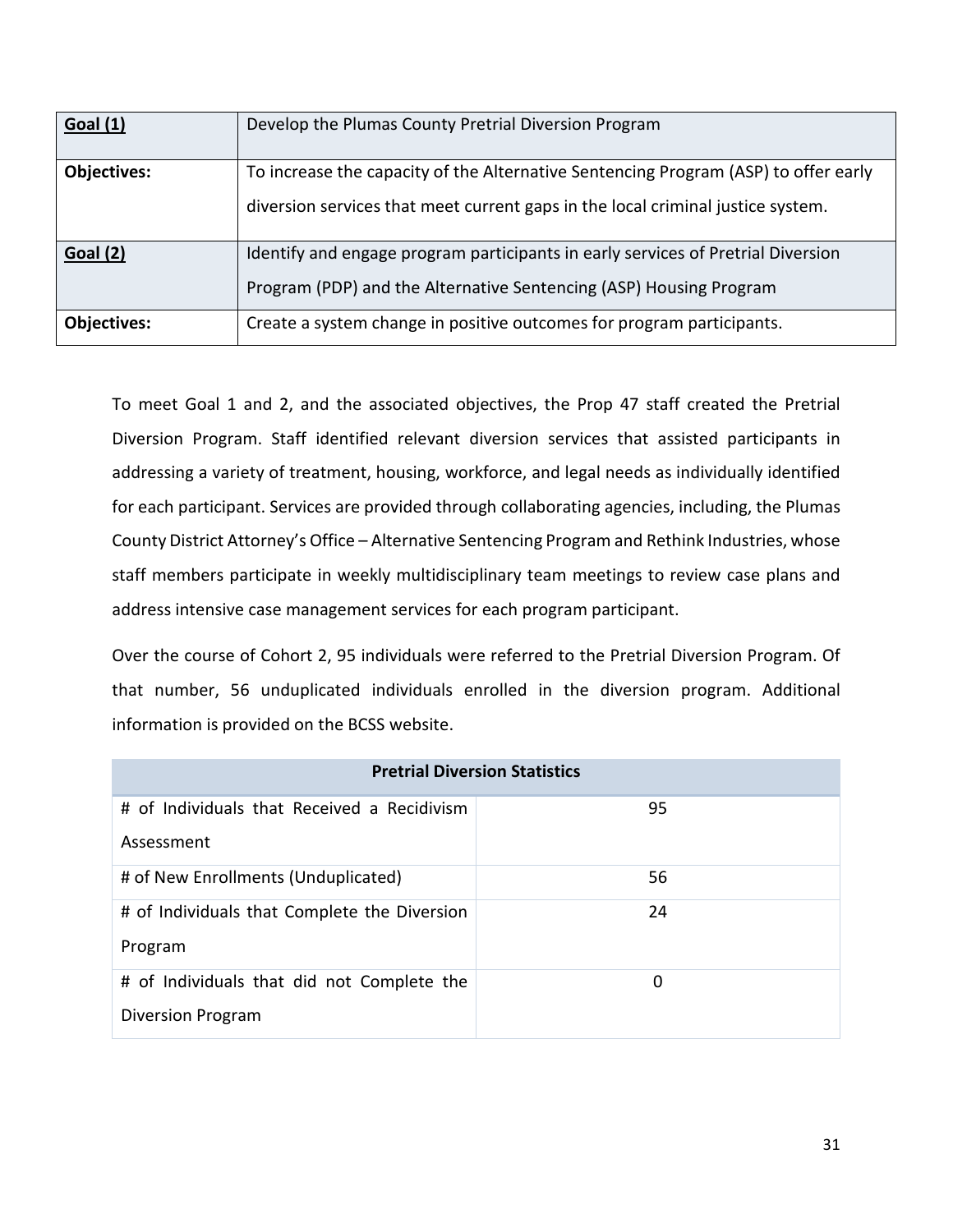Primary diversion services consisted of mental health therapy and skills development. In Cohort 2, Rethink Industries provided the following mental health services:

- Psychotherapy: In-home, telehealth, and in-office individual, couple, and family counseling
- Substance Use Counseling: In-home, telehealth, and in-office substance abuse, dependency interventions, and counseling to help the participant and their loved ones through the process of recovery
- Trauma and Grief Counseling: Focuses on helping people cope with the physical, emotional, social, spiritual, and cognitive responses to loss
- Dialectical Behavior Therapy: A type of therapy which helps identify and change negative thinking patterns while pushing for positive behavioral changes
- Gottman Therapy: Couple's modality of counseling that begins with an assessment process, then transitions into therapeutic framework and intervention. The three areas of focus are friendship, conflict management, and creation of shared meaning
- Skill Groups: Evidence-based practicum to introduce and improve life skills; addresses maladaptive thought processes and behaviors
- Processing Groups: Uses group discussion and support to address life struggles and concerns; the process allows participants to share their unique perspectives while receiving positive feedback from group members

Throughout the mental health assessment and counseling services process, the following mental health issues were identified by Rethink's clinicians in Prop 47 participants:

- Anxiety Disorders
- Depression
- Bipolar Disorder
- Impulse Control / Addiction Disorder
- Mood Disorder
- Obsessive Compulsive Disorder
- Personality Disorder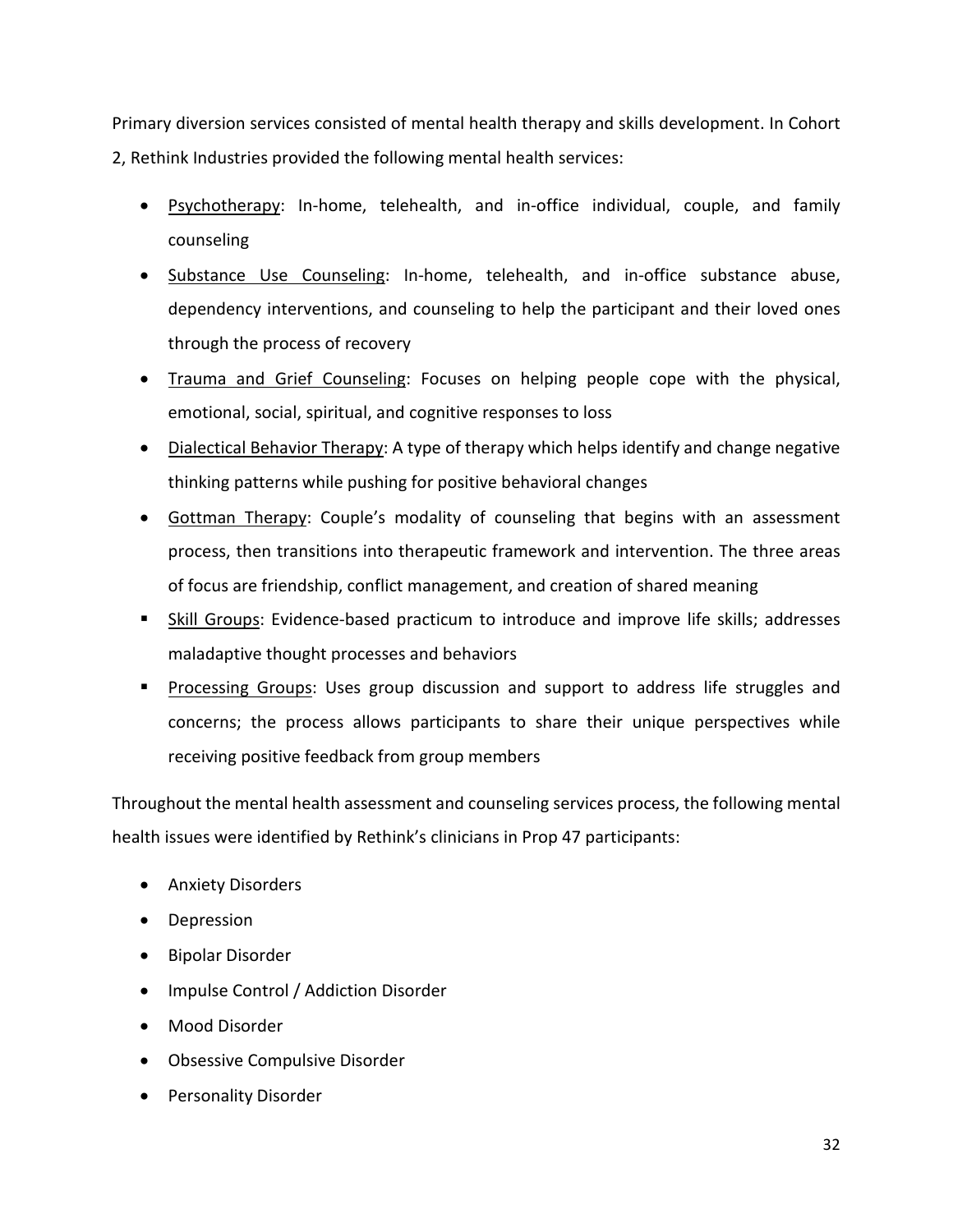- Post-Traumatic Stress Disorder (PTSD)
- Psychotic Disorder
- Substance Use Disorder

The statistics outlined below represent a snapshot of the mental health and substance abuse services provided in Cohort2:

| <b>Prop 47 - Mental Health Services Statistics</b> |                                  |                                |
|----------------------------------------------------|----------------------------------|--------------------------------|
| <b>Received Mental Health</b>                      | <b>Enrolled in Mental Health</b> | <b>Completed Mental Health</b> |
| Assessment                                         | Program                          | Program                        |
| 46                                                 | 31                               |                                |

| <b>Prop 47 - Substance Abuse Services Statistics</b> |                              |                                  |
|------------------------------------------------------|------------------------------|----------------------------------|
| <b>Received Substance Abuse</b>                      | <b>Enrolled in Substance</b> | <b>Completed Substance Abuse</b> |
| Assessment                                           | Abuse Program                | Program                          |
|                                                      | 24                           |                                  |

Additional services provided under the Prop 47 umbrella includes the Medication Assisted Treatment (MAT) program, which specifically support opioid addicted participants. MAT is the use of medications, in combination with counseling and behavioral therapies, to provide a "whole-patient" approach to the treatment of substance use disorders. Medications used in MAT are approved by the Food and Drug Administration (FDA) and MAT programs are clinically driven and tailored to meet each patient's needs.

| <b>Prop 47 - Medication Assisted Treatment (MAT) Statistics</b> |  |  |
|-----------------------------------------------------------------|--|--|
| # of Individuals that Received MAT                              |  |  |
| # of Unduplicated Individuals that Received MAT                 |  |  |
| # of Individuals that Completed their MAT Requirements          |  |  |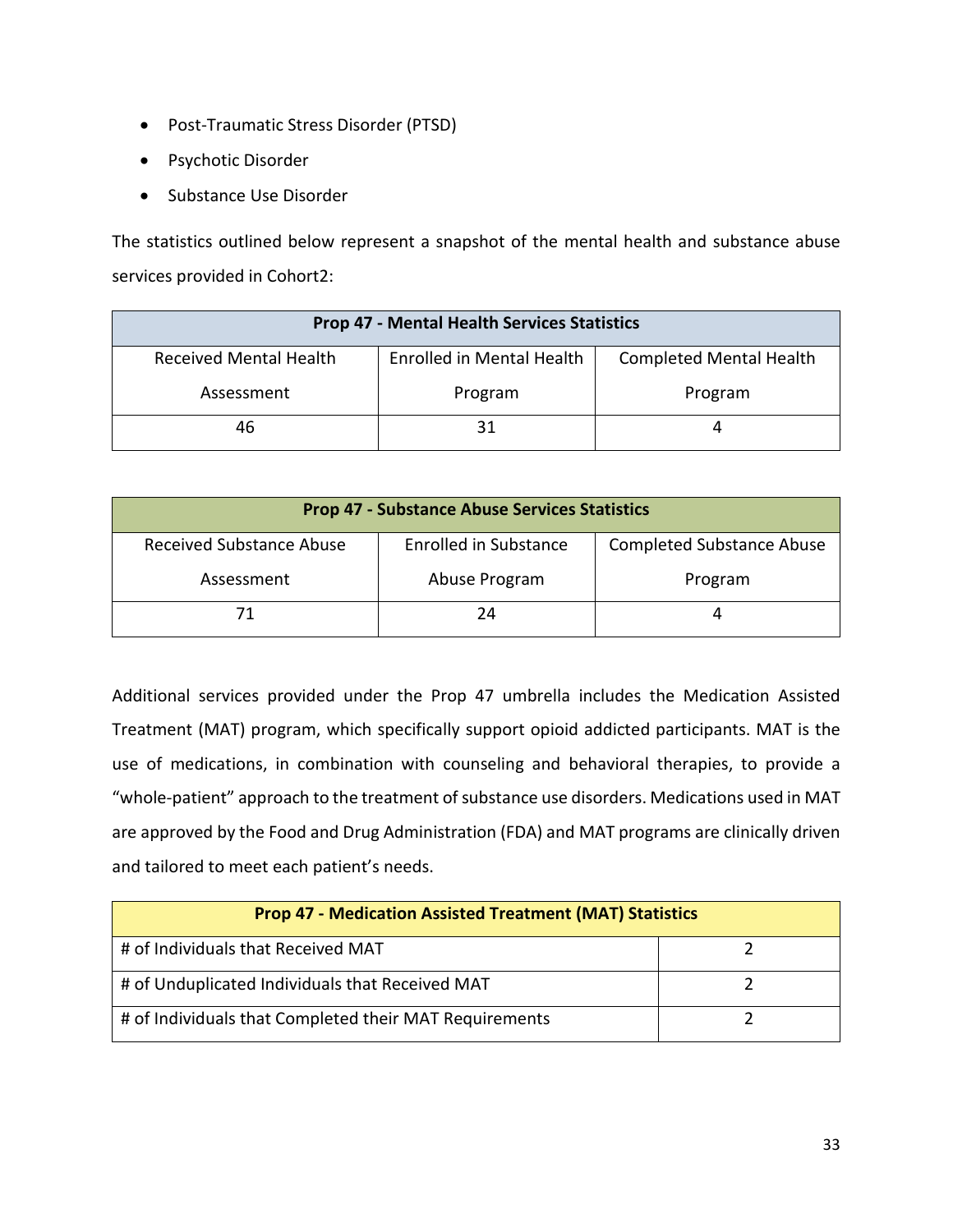Further, legal services with provided to Prop 47 participants. Legal support services are provided by Legal Services of Northern California with respect to any housing/landlord issues. Plumas County Family Court Services aids with child custody and family separation/divorce issues. Plumas Rural Services supports restraining orders in cases with respect to domestic violence issues. And finally, Plumas County Victim Witness provides support to access the Victim Compensation Fund as needed. Legal services statistics for Cohort 2 are highlighted in the table below:

| <b>Prop 47 - Legal Services Statistics</b>             |  |  |
|--------------------------------------------------------|--|--|
| # of Individuals who Received Legal Service Assistance |  |  |

In addition to mental health therapy services, Pretrial Diversion and Pretrial Release Program participants who are homeless or unstably housed are provided housing services to support successful program outcomes. The Housing Program is led by Rethink Industries.

The Proposition 47 Housing Program includes support specific to high-risk, high-need transitioning offenders. The Housing Program offers housing and intensive case management services for participants aged 18 and older. Case management services encompass whole-person care and provides 24/7 supervision. Participants receive life skills training, assistance accessing higher education and workforce development opportunities, access to solving and addressing health, mental health, and prepare for transition to independent living. All residents receive support in landlord engagement, housing search, and financial assistance in securing permanent housing upon successful exit from the program.

Each of these programs provided the flexibility to meet the housing needs of program participants that offer the best avenue for success. Housing statistics for Cohort 1 are highlighted below:

| <b>Prop 47 - Housing Services</b>              |  |
|------------------------------------------------|--|
| # of Individuals who Received Housing Services |  |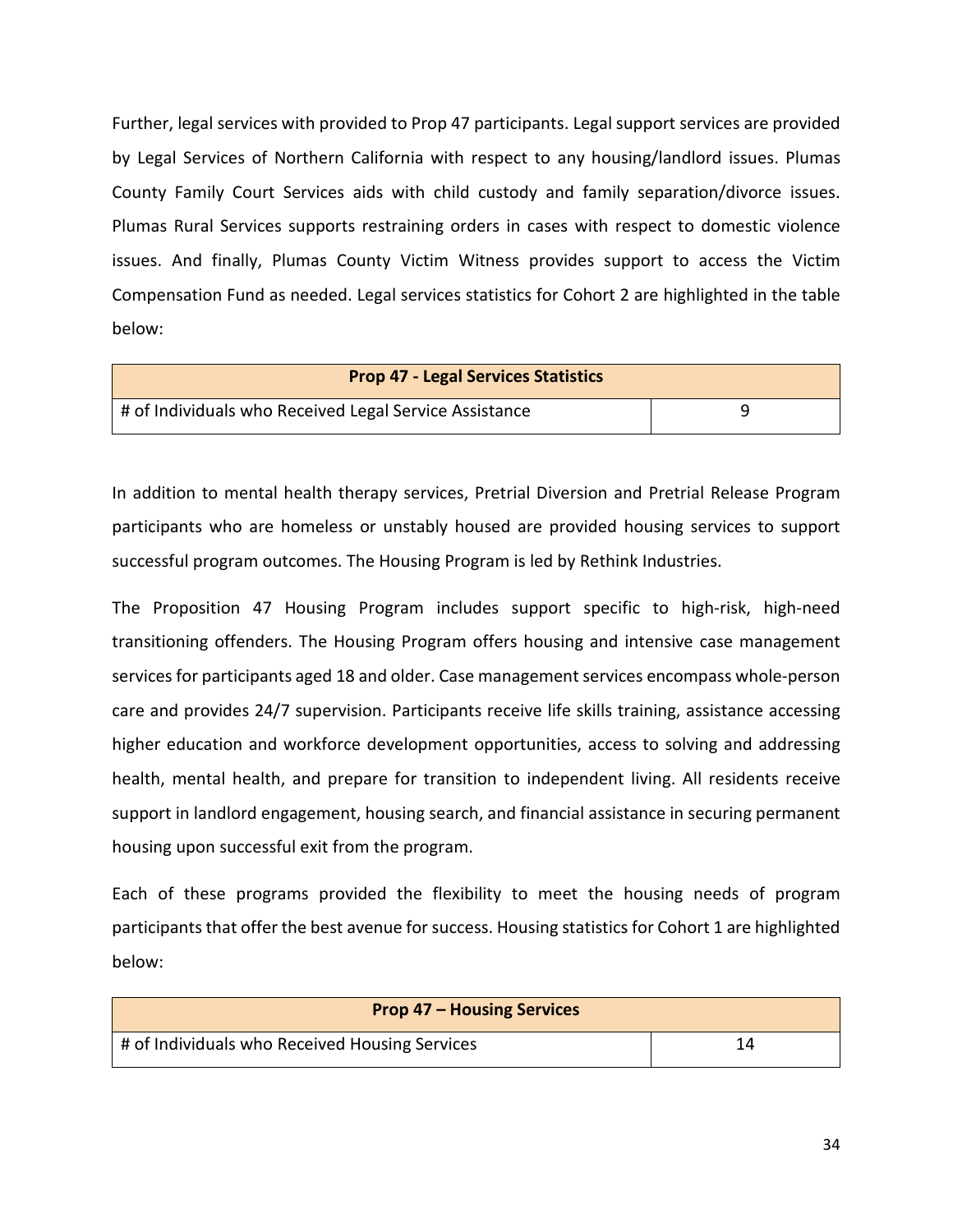|             | Improve Participant Outcomes/Reduce Recidivism/Increase Jail Beds in Plumas        |  |  |
|-------------|------------------------------------------------------------------------------------|--|--|
| Goal (3)    | County                                                                             |  |  |
| Objectives: | Reduce recidivism                                                                  |  |  |
|             | Increase jail beds (i.e. connect offenders with services, when they qualify, and   |  |  |
|             | transition them out of custody to allow a "free bed")                              |  |  |
|             | Improve criminal justice system (i.e. create seamless transitions from custody,    |  |  |
|             | pretrial release, and community supervision without a gap in supervision, services |  |  |
|             | and accountability)                                                                |  |  |

The purpose of this endeavor is to expand the Plumas County Pretrial Release Program, to create a Pretrial Diversion Program, and expand the ASP Housing Program to provide housing options for offenders transitioning from incarceration. This project incorporated the principals of restorative justice, trauma-informed care, and recidivism reduction, while providing early identification and engagement through intensive wraparound case management, related to community-based supportive services. Project components included mental health and therapy services, alcohol and drug treatment, emergency and transitional housing, and life skills education and support through an array of individual and group options.

"Recidivism" is defined as conviction of a new felony or misdemeanor committed within three years of release from custody or committed within three years of placement on supervision for previous criminal conviction. "Committed" refers to the date of the offense, not the date of conviction.

Of the 97 unduplicated Prop 47 program participants, less than 1% recidivated as of the date of this report. As intended, the reduction of Prop 47 participants recidivating is significantly lower than similar non-Prop 47 offenders and the statewide California recidivism rate, as highlighted in the table below:

| <b>Recidivism Rates</b>                    |                                          |                                                 |                         |
|--------------------------------------------|------------------------------------------|-------------------------------------------------|-------------------------|
|                                            | Prop 47<br>Diversion/Pretrial<br>Release | <b>Plumas County Probation (Data</b><br>Sample) | State of<br>California* |
| <b>Total</b>                               | $>1\%$                                   | 67%                                             | 50%                     |
| * - Source: CA State Auditor, January 2019 |                                          |                                                 |                         |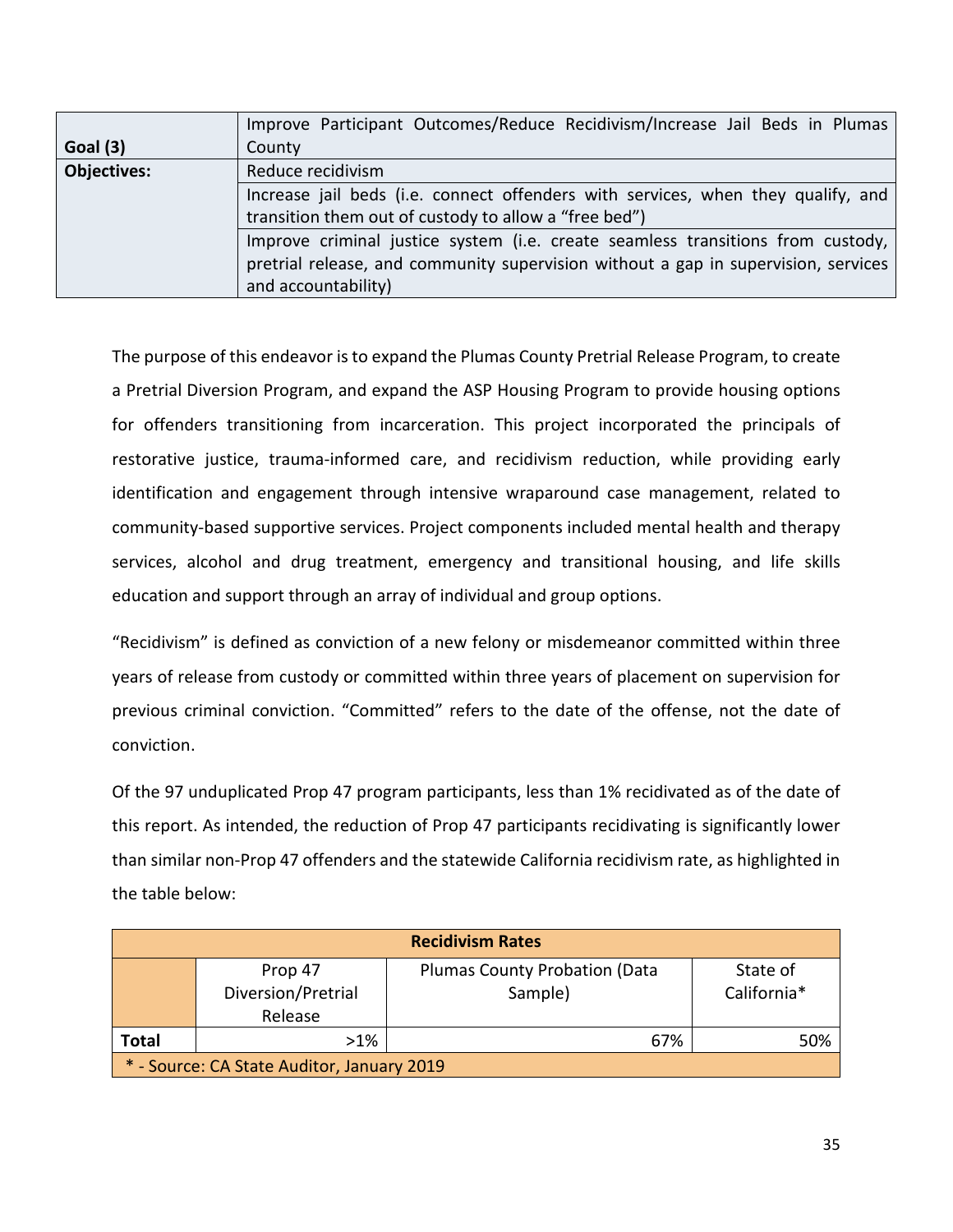An additional goal and significant accomplishment include a major decrease in the use of jail bed space in Plumas County. Reduction of jail bed usage was created through the Pretrial Release program. The Prop 47 Pretrial Release Program is an early intervention pretrial release initiative that provided a framework which guides offender release and detention recommendations to the criminal justice system in Plumas County, with an overall effect of reducing offender time in jail and lowering recidivism rates. Prior to the implementation of the Pretrial Release Program, average jail bed usage per day was 52. While additional influences, like the recent Humphrey's Legislation and the slowing of criminal activity due to covid-19, the Plumas County Jail has witnessed a steady reduction in overall jail bed use following the implementation of the Prop 47 Pretrial Release program. In Prop 47 Cohort 1, staff estimated a total jail bed usage reduction of 5,686 over the three-year program. This figure equates to a savings of approximately \$648,204 (using state average jail bed cost of \$114 per day). Cohort 2 jail bed usage statistics were not available at the time of this report but will be included in the Cohort 2 final evaluation report.

To date, use of the Pretrial Release program has paid dividends from a recidivism perspective in Plumas County. Denial of freedom pending trial is often considered harsh and oppressive, increases defendant's economic and psychological hardship, interferes with their ability to defend themselves, and, often, denies their families from support. Fortunately, in the case of Prop 47 participants, these concepts are not lost. Offenders generally understand the unique opportunity provided to them through the Pretrial Release program and have taken advantage. As indicated in the previous table, recidivism rates for Pretrial Release participants are considerably lower than non-participants and the State of California average.

#### <span id="page-36-0"></span>**Conclusion**

As the lead agency for the Prop 47 Project, the Plumas County District Attorney's Office Alternative Sentencing Program strives to continue to achieve a reduction in recidivism rates in the Plumas County criminal justice system, while improving the lives of offenders transitioning from incarceration and increasing the safety of the community. Incorporating the principals of restorative justice, trauma-informed care, and recidivism reduction, ASP successfully provides early identification and engagement, through community-based supportive services for the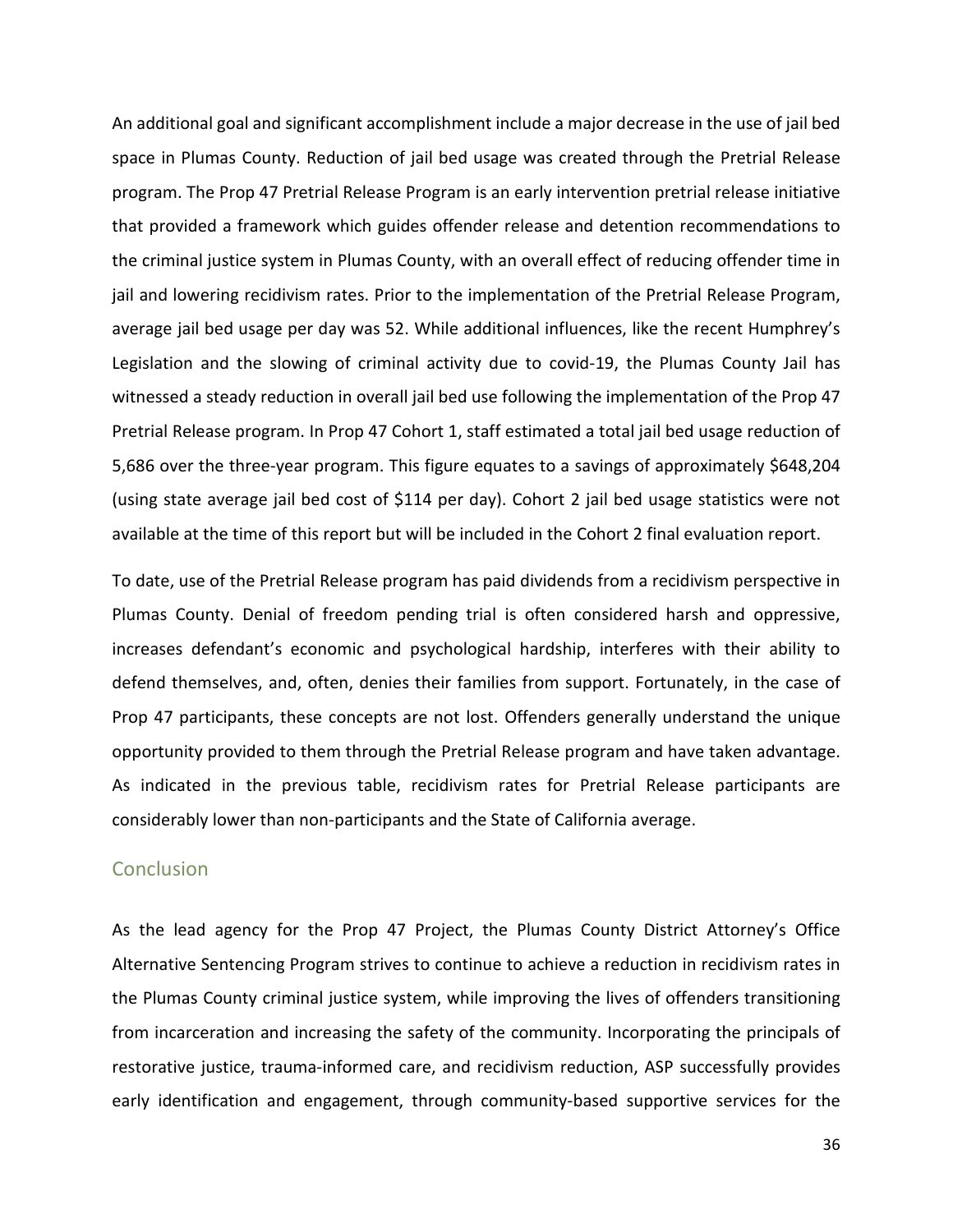delivery of intensive wraparound case management to program participants. Project components includes mental health and therapy services, alcohol and drug treatment, emergency and transitional housing, and life skills education and supports through an array of individual and group options. These services continue to expand as service gaps are addressed and new component options become available. Program participants enjoy the variety of individual and group options as they forged a new path to recovery. Collaborative partners and community stakeholders collectively engage in this model, which encourages strategic system changes to reduce recidivism and improve the lives of transitioning offenders, their families and community.

Advancing the criminal justice system requires a holistic approach; key partnerships within the community, as well as with state and federal partners is critical to success. Further, increased investments in agile and resilient programming are paramount to the sustainment of current programs and building of future efforts to combat recidivism. In Plumas County, stakeholders, law enforcement, and government officials remain committed to a mature and forward-leaning criminal justice system that reduces recidivism and improves the lives of those living in the community.